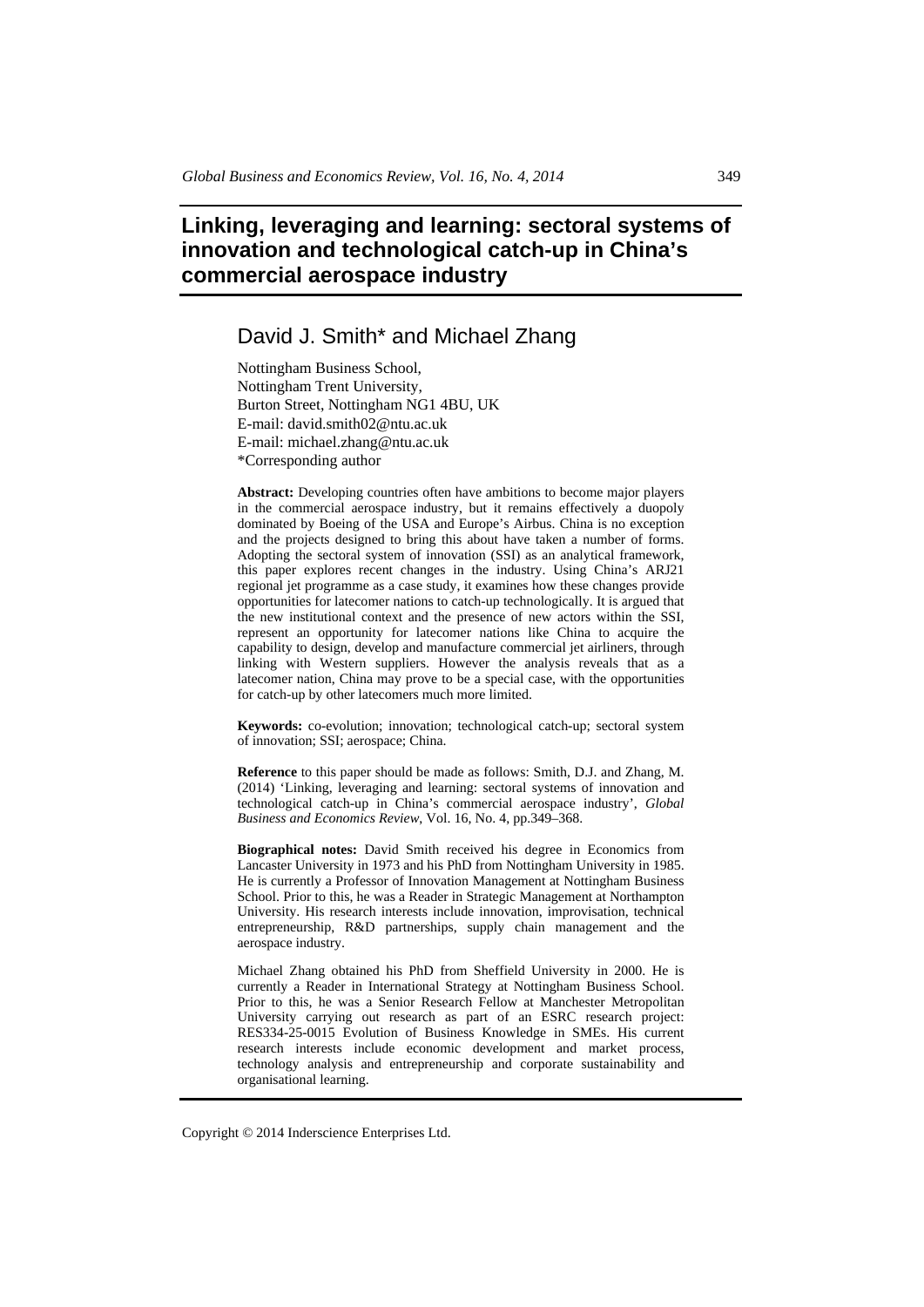## **1 Introduction**

Despite the dominance of the Americans (Newhouse, 2007) and latterly the Europeans, several Asian countries have long aspired to catch-up and join the 'big boys' in commercial aerospace production. The strength of these ambitions is well illustrated by Samuels (1994, p.210) who notes how the position of the Japanese is expressed by the view that, 'a nation without an aircraft industry will never pass as an industrial nation of the first rank'. However the Asian aerospace industry is, 'an elephants' graveyard' (Bitzinger, 2010), littered with the bones of commercial aircraft projects that carried these aspirations but failed to deliver.

Among the most ambitious Asian nations was Indonesia, whose state-owned *Industri Pesawat Terbang Nusantara* (IPTN) led by Research and Technology Minister, B.J. Habibie, poured millions of dollars in the 1990s into the development of an advanced turboprop airliner the N-250 and the N-2130 a 100 seat regional jet. Both fell victim to the Asian financial crisis of the late 1990s. South Korea's attempts at catch-up were also stillborn. The AE-100 Air Express, another 100 seat regional jet project, was a collaborative project involving Samsung, Hyundai, Daewoo and Korean Air (Steenhuis et al., 2007) together with other Asian partners, but it too foundered in the mid-1990s, mainly because of disagreement on the location of the final assembly line (Lewis, 1995a, 1996). Even Japan has so far failed despite repeated attempts. In the 1970s a consortium comprising Mitsubishi, Kawasaki and Fuji, developed the YS-11, a 60 seat turboprop airliner. But though technically sound, it was not a commercial success. A succession of projected jet airliner projects followed, including the 200 seat YX jet, the smaller 150 seat YXX jet and later stills the even more modest YSX-100 60 seat regional jet. However none got beyond the drawing board. More recently Mitsubishi has launched a new regional jet, the MRJ-70, which is in the early stages of development.

Finally China has over the last 30 years made several attempts at catch-up in order to develop a modern commercial airliner. The most recent of these is the current ARJ21 project to develop a 100 seat regional jet. Now nearing final certification, this paper uses the ARJ21 programme as a case study in order to analyse China's catch-up attempts. The case itself is derived from archival materials, specifically documentary sources in the form of specialist aviation periodicals, including Flight International, Aviation Week and Space Technology, American Aerospace, Air Transport World and the Aeronautical Journal, supplemented by specialist reports into the aerospace industry provided by the Financial Times, the RAND Corporation and the US International Trade Commission, together with additional quantitative data from Boeing's Market Forecasts. The case advances the proposition that fundamental changes in the sectoral system of innovation (SSI) for commercial aerospace, have for the first time raised the prospect that China as a latecomer nation may be about to succeed in its ambition to catch-up and become a player in the commercial airliner market.

## **2 Theoretical framework: SSI**

The systems of innovation approach operates on a number of levels. Where SSI are concerned the focus is on a particular technological field or product area (Edquist, 2001). An SSI is typically defined as a group of firms active in developing and making a sector's products and in generating and using a sector's technologies (Breschi and Malerba, 1997;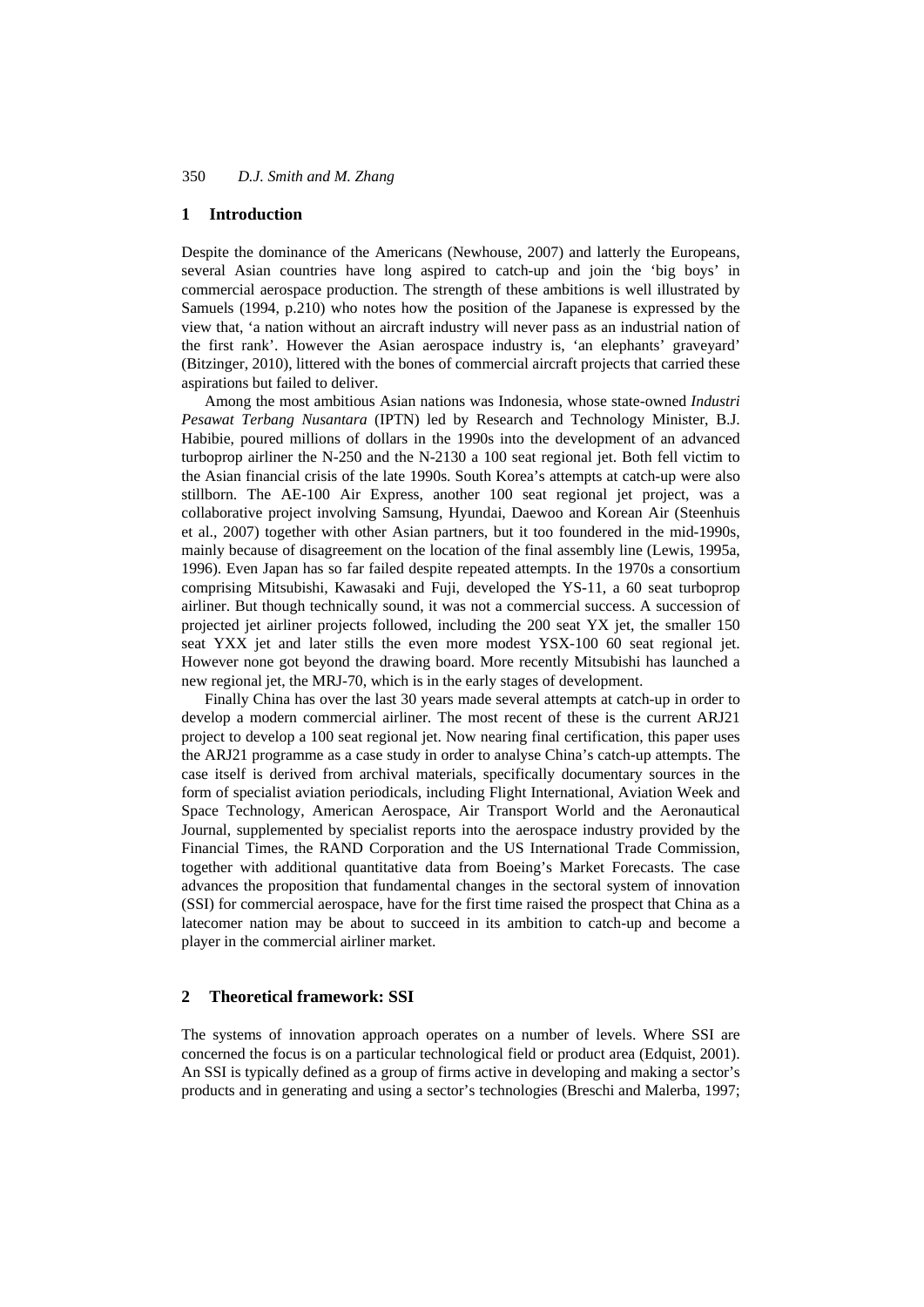Geels, 2004). As such SSI focus on a range of factors that contribute both directly and indirectly to the production of innovations within a particular sector (Hekkert et al., 2007). The concept of an SSI came about as a result of dissatisfaction with earlier theoretical approaches such as those used in industrial economics that focused more narrowly on things like R&D intensity and patent activity (Malerba, 2005). Such perspectives it is argued are too simplistic and fail to take account of the range of factors that are relevant when it comes to explaining differences in innovation across sectors. The SSI perspective in contrast, recognises that innovation is likely to be organised and carried out very differently across industry sectors, even if they share the same level of advanced technology.

According to Malerba (2004) SSI comprise three main building blocks: the knowledge/technology base; actors and their networks; and institutions, all of which interact in the development of new products and innovations. Of the three, knowledge/technology plays a central role, as it is the knowledge/technology base that differentiates and de-limits particular sectors (Edquist, 2001). The nature of the knowledge/technology base is also likely to be highly influential in terms of both the nature and organisation of innovation. Sources of knowledge too are likely to differ by sector (Malerba, 2006). Thus in some sectors scientific advances and breakthroughs will be a key input to innovation, while in others advances in R&D may be critical and in yet other sectors it may be users who are the main source of knowledge (Malerba and Mani, 2009). Similarly the scope of the knowledge base can be influential. If advanced integration capabilities are important the sector may be concentrated into a few large firms, while if knowledge is easily accessible innovation may be undertaken by small firms.

The actors are firms who may be individuals, groups and organisations. They comprise not only innovators themselves but suppliers, customers and competitors, as well as bodies such as universities, venture capitalists and innovation policy agencies (Edquist and Johnson, 1997). It is the actors who initiate and carry out the activities associated with the development of new products (Edquist, 2001). Since actors do not generally undertake innovation in isolation (Edquist, 2001), the development of new products typically involves intense interaction between actors and the knowledge base, and it is through this interaction that learning, a vital part of innovation, occurs (Zhang et al., 2006).

In all sectoral systems, institutions play a major role in terms of the organisation of innovative activity (Malerba, 2006). Some institutions are national or even international while others are purely sectoral. A key feature of institutions of whatever type is the way in which, either directly or indirectly, they provide the 'incentive' framework, or to use North's (1990, p.3) terminology 'the rules of the game', that act as a driver to individuals, groups and organisations to initiate and undertake innovation. Such rules take the form of sets of routines, established practices, rules and regulations that serve to regulate the relations and interactions between the actors in the SSI. In this way they shape the actions of the actors in an SSI and relations between them.

Malerba (2005, p.381) reminds us that there is 'a rich and heterogeneous tradition' of studies of SSI which clearly show not only that the knowledge/technology base, the actors involved in innovation and the links between them and the relevant institutional context, are crucial factors when it comes to understanding and explaining the process of innovation, but also that these factors differ significantly from sector to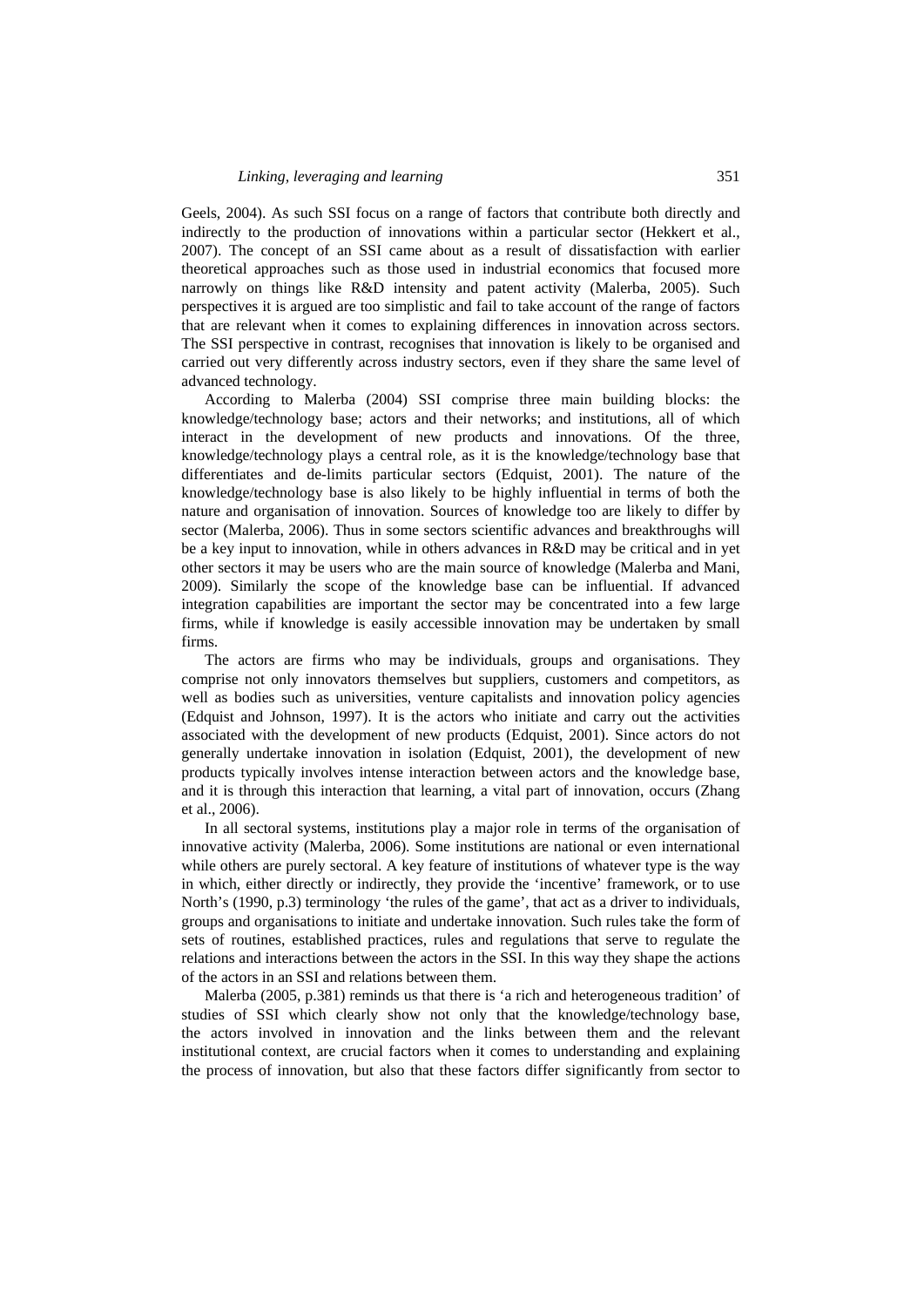sector. Hence sectors may be highly innovative and technologically advanced with strong links to science, but the process of innovation may be organised very differently within them.

This helps to explain why, where latecomer nations are concerned, though the technological catch-up process may be relatively straightforward in some sectors, it can be highly problematic in others, making it almost impossible for new entrants to gain a foothold within a sector. Thus in sectors like electronics and automotive products for example, entry into the sector has proved feasible for latecomer nations like Brazil, South Korea and Malaysia, largely because the innovation process is well understood and the SSI does not present hurdles that are impossible to surmount. In other sectors however it is a different story, here the nature of the SSI can at times make it very difficult, even for ambitious and well resourced latecomer nations, to catch-up and successfully break into the sector.

Sectoral systems are not static, they can and do change and transform over time. In theoretical terms the SSI concept is grounded in evolutionary theory. Single elements such as actors do not merely evolve in isolation (Lewin and Volderba, 1999). Rather as Malerba and Mani (2009) point out they co-evolve with other elements, in this instance the knowledge/technology base and the institutional context, as part of a process of co-evolution. Hence co-evolutionary effects result in changes in one element of the SSI interacting with changes in other elements to induce further changes. Changes in the knowledge/technology base for instance can induce major changes in the structure and behaviour of actors (i.e., firms). With co-evolution, change does not only come about through direct interaction. As Lewin and Volderba (1999) note, change can also be recursive, being driven by feedback from the rest of the system.

The effect of changes resulting from co-evolution is to alter the characteristics of the SSI, leading to a situation where the innovation process is organised differently. Many sectors have seen such changes. Malerba (2005) notes that the computer sector has been subject to co-evolutionary processes, leading to a move away from a highly concentrated structure where large vertically integrated firms played a dominant role in the innovation process, in favour of a structure where interdependencies and externalities are important.

It is against this background that this study focuses on an industry sector which with one or two exceptions (Marques and de Oliveira, 2009) has been almost entirely neglected by researchers of SSI (McGuire, 1999). And yet, as several observers have noted the aerospace sector has been subject in recent years to a number of very significant changes in its SSI (Lorrell et al., 2000). In the light of this, this study utilises the concept of SSI as a theoretical framework, in order to answer two principal research questions:

- 1 What have been the main changes in this sector's SSI?
- 2 What are the implications of these changes for latecomer nations seeking to catch-up?

It does this by utilising the development of China's ARJ21 regional jet programme as a case study.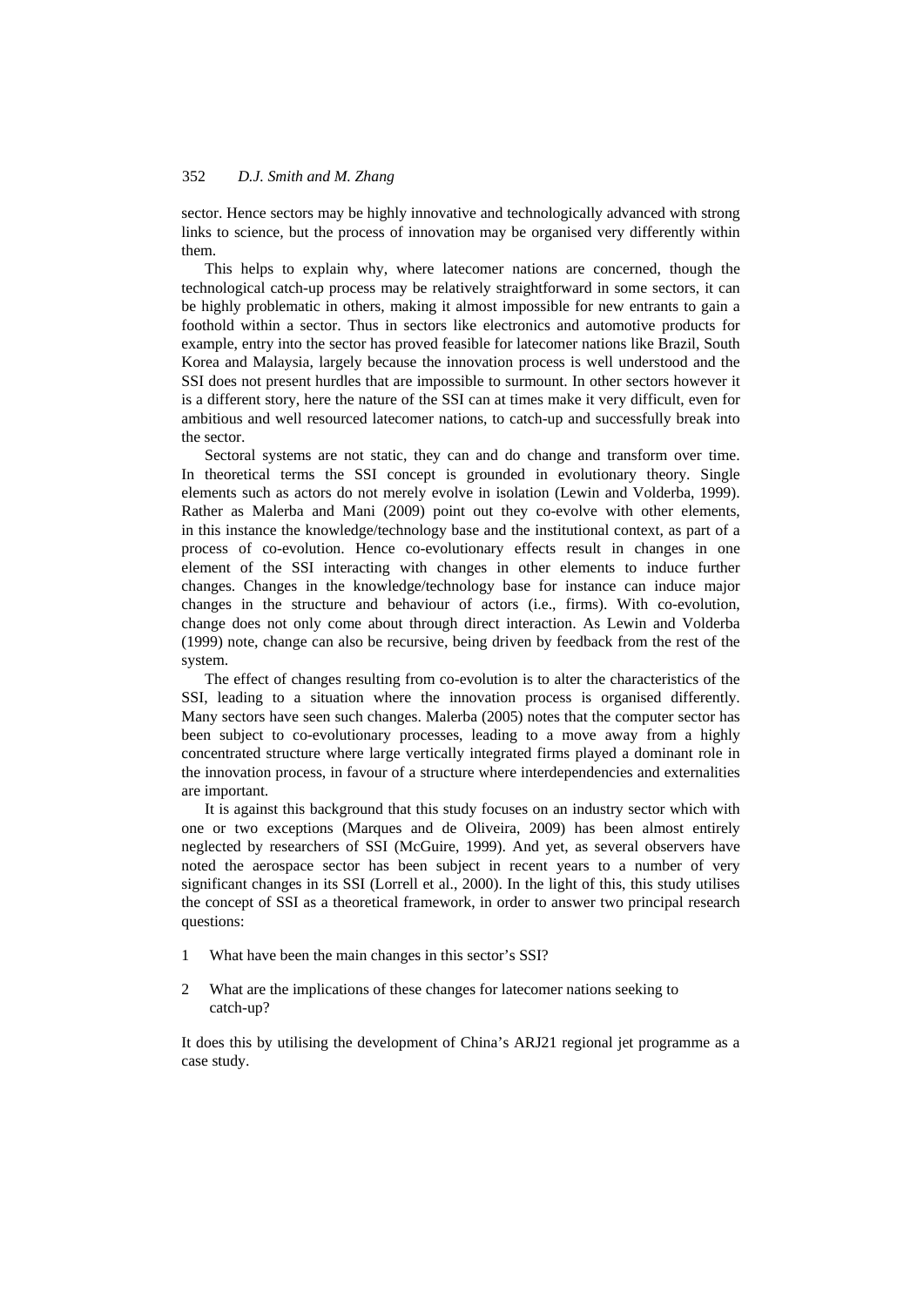## **3 The evolution of the SSI for commercial aerospace**

#### *3.1 The integrated SSI*

Until the 1990s the SSI for commercial aerospace was very like the innovation system that prevailed in the computer industry in the 1960s and 1970s, which was dominated by vertically integrated companies such as IBM that produced complete computer systems. In terms of innovation and new product development these vertically integrated computer companies with their extensive research and development facilities undertook the design, development, manufacturing, marketing and distribution of complete mainframe computer systems utilising components they produced (Malerba, 2005).

Since it was also a relatively new high tech industry, the system of innovation in the commercial aerospace industry closely resembled the SSI of the early computer industry at this time. Key features of the aerospace SSI were large vertically integrated firms who formed the principal actors, powerful regulatory institutions that controlled the market and a narrowly defined technology base. The actors were large airframe manufacturers like Boeing and Lockheed (Lawrence and Thornton, 2005; Newhouse, 2007; Nolan et al., 2008), that possessed an extensive range of capabilities that enabled them to design, develop and manufacture most of the principal systems of a commercial airliner. The institutions included a range of regulatory bodies such as the Civil Aeronautics Board (CAB) which controlled most aspects of the world's largest aircraft market (Heppenheimer, 1995), the US, IATA the international airline cartel that fixed airline fares worldwide and the Federal Aviation Administration (FAA) which had oversight of safety standards in the US where most aircraft were built. National governments too were important institutions since many airlines were state owned and heavily subsidised (Lorrell et al., 2000). The technology base was narrowly drawn being confined to mechanical technologies associated with aerodynamics, aero-structures and hydraulics. Significantly military and commercial technologies were largely interchangeable providing scope for extensive cross subsidisation (Lawrence and Thornton, 2005; Rogers, 1996).

These elements taken together comprised an SSI that emphasised technical excellence rather than competitive forces such as costs. Innovation and new product development were carried out on an integrated basis by vertically integrated airframe manufacturers with the capability to develop and produce the full range of aircraft systems, apart from engines. The world's best-selling airliner of the period for instance, Boeing's 727 tri-jet, had just 2% foreign content (Macpherson and Pritchard, 2007).

#### *3.2 Co-evolution and the network SSI*

Although this integrated system of innovation prevailed for several decades, since the 1980s co-evolution of the various elements that make up the system has brought significant change and transformation to the innovation and new product development process for commercial aerospace.

## *3.2.1 Actors*

In the last 30 years new actors have appeared in the aerospace SSI, in particular a group of highly capable global suppliers, has emerged alongside the airframe manufacturers as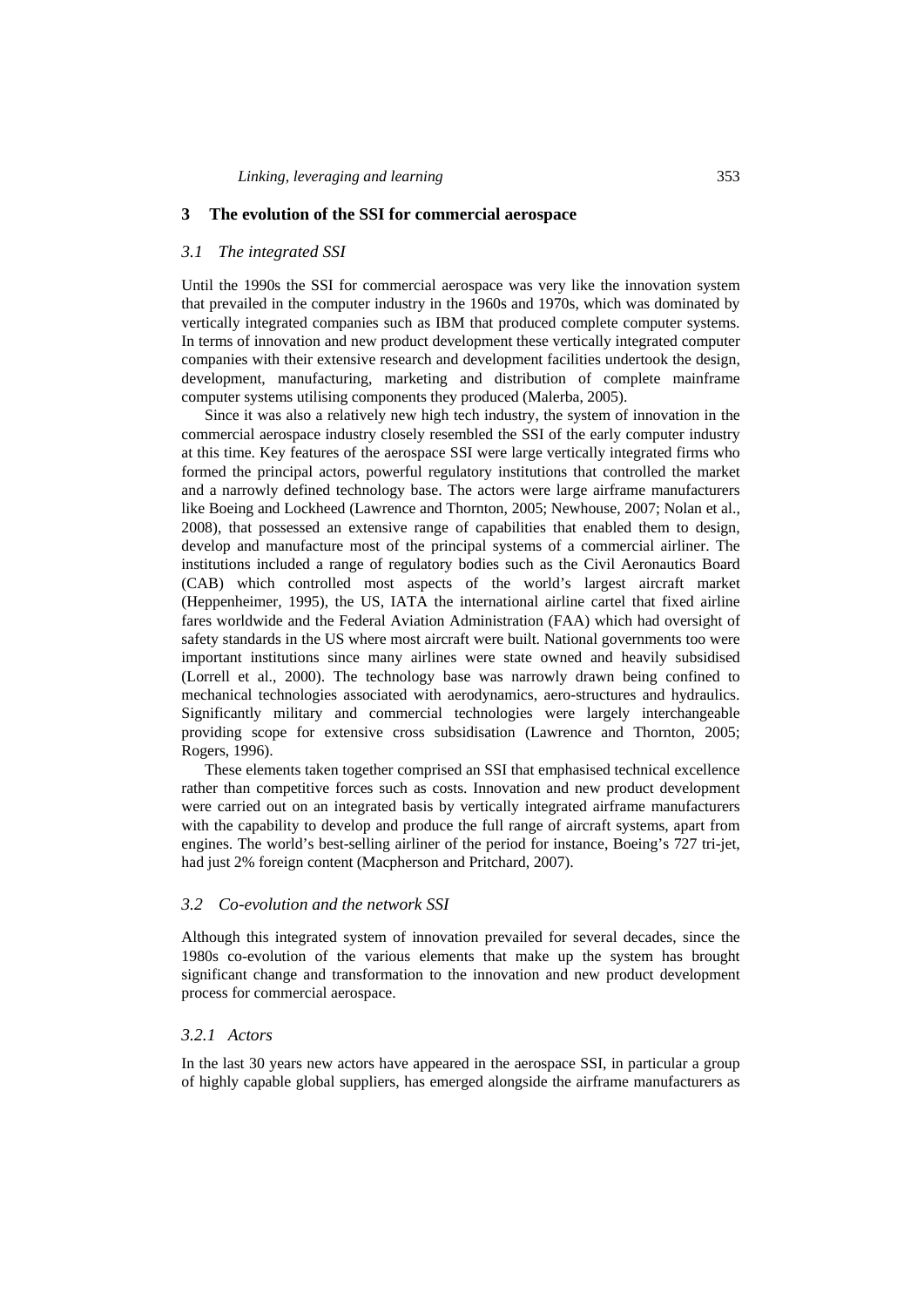important contributors to the aerospace innovation process. A key factor in their expanding role has been the increasingly modular nature of modern airliners reflecting a trend seen in other sectors such as the automotive industry. Faced with the problem of trying to span an ever greater range of technologies in developing modern airliners, airframe manufacturers have relinquished responsibility for the development and manufacture of many of the larger modules and sub-systems such as wings, fuselage barrels, landing gear and avionics (Cooke and Ehret, 2009; Ehret and Cooke, 2010). Instead these modules are increasingly designed, developed and manufactured by specialist suppliers who not only undertake manufacturing but extensive research and development (McGuire et al., 2010; Smith and Tranfield, 2005). These specialist suppliers are much more than mere subcontractors called upon to manufacture components on a 'build-to-print' basis (Smith and Tranfield, 2005). They have a significant level of capability especially with regard to research and development. Many are substantial multinational corporations in their own right (Bédier et al., 2008; McGuire et al., 2010) and these days they make an important contribution to all new commercial airliner development programmes.

## *3.2.2 Technology base*

The technology base evolved as new technologies have been embraced by aerospace engineers. As a result commercial aerospace evolved from a narrow technology base involving a limited range of technologies to a multi-technology industry (Benzler and Wink, 2010; McGuire et al., 2010). One of the biggest changes was the application of digital electronics which gave rise to fly-by-wire (FBW) technology which transformed the control systems of a modern airliner (Langeweische, 2009). Thus digital electronics and software became major technologies in aerospace. More recently composite materials have become much more widely used even for relatively large aero-structures such as wings and fuselage sections. At the same time military and civil aerospace technologies, which were once almost identical, have diverged to the point where there is now rarely scope for cross-subsidising the development of new civil airliner projects through the use of military designed technologies (McGuire et al., 2010). Hence large commercial aircraft now utilise a multiplicity of advanced technologies (Nolan et al., 2008), beyond the scope of a single firm.

## *3.2.3 Institutional framework*

The institutional framework of commercial aerospace has also evolved. Since the 1980s de-regulation has swept through the airline industry. In the USA, the CAB was abolished opening the world's largest market to new entrants. It was followed by similar de-regulation across Europe and Asia. At the same time the ending of IATA's role in price fixing brought the demise of many well known airline names, and more significantly a shift from service competition to intense price competition. Fuelled further by privatisation and a decline in state subsidies, the airlines became much more price sensitive and pre-occupied with costs (Lorrell et al., 2000; Sampson, 1984). Alongside these institutional changes which have affected the macro-environment of the industry have come micro level changes affecting firms. These have centred on inter-organisational arrangements in the form of partnerships between airframe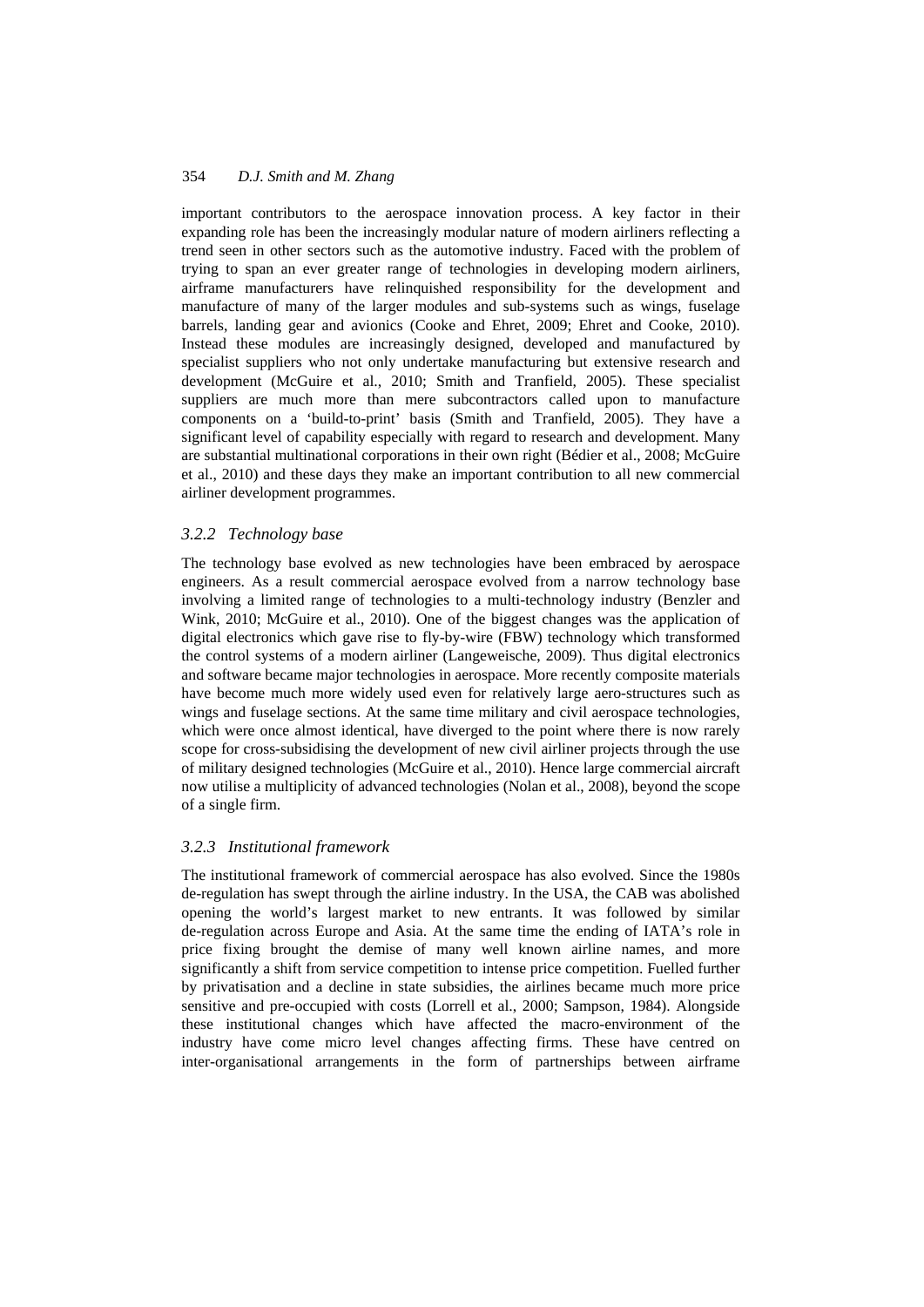manufacturers and their suppliers to create global production networks (Dicken, 2011). These enable suppliers to take a more active part in new product development.

#### *3.3 Co-evolution*

Not only have the changes in each of the three elements: actors, technology base and institutional framework, had an impact in themselves, they have affected the other elements through a process of co-evolution. Thus institutional changes like the abolition of the CAB and the reduction in the power of IATA have resulted in much more competitive conditions, which have in turn led airframe manufacturers to outsource many of their functions, a trend that has also been stimulated by increased modularity and the number of technologies used in modern aircraft. The move to a multi-technology environment encouraged the growth of global suppliers specialising in particular aircraft modules and sub-systems, which in turn led to the increased use of risk and revenue sharing partnerships. Added together the combined effect of these changes has been to move to a network SSI, where new product development no longer takes place on an integrated basis involving a single firm, but is rather the product of a partnership between several firms.

Under this new system, airframe manufacturers like Boeing, act as the lead or flagship firm, serving as systems integrator, assembling modules and sub-systems built by suppliers working not as subcontractors but as partners (Dunne, 1999). As systems integrators they have overall responsibility for design, assembly and marketing the complete aircraft. This has allowed the airframe manufacturers to accelerate the innovation process, thereby reducing lead times, spreading risk and sharing development costs while also learning from suppliers (Nolan and Zhang, 2003).

In many respects Airbus ushered in the network SSI by pioneering aircraft manufacture based on the final assembly of large sub-systems designed, developed and manufactured by partners in the European consortium (Cooke and Ehret, 2009; Nolan et al., 2008). However in the 1990s Boeing too moved towards a network approach for developing new aircraft, when it granted three Japanese firms a 21% stake in the development of its new Boeing 777 airliner [Kimura, (2007), p.150; Sabbagh, (1996), p.67], a move that brought Japanese firms to the heart of the innovation process as members of Boeing's design team. Nor was this confined to developed countries. In Brazil the aerospace firm Embraer (Pritchard and MacPherson, 2007) was one of the first to take advantage of opportunities created by the emergence of the new network SSI. In the mid-1990s Embraer, took the bold step to develop a 50 seat regional jet using a risk and revenue sharing partnership comprising a network of foreign suppliers (Figuieredo et al., 2008; Goldstein, 2002). A derivative (Smith and Rogers, 2004) of its existing 30 seat turboprop design with which it retained 30% commonality [Goldstein and Le Blanc, (2003), p.10] the production network involved wings built in Spain, landing gear in Germany, rear fuselage in Belgium and engines in the USA, with foreign firms contributed some 55% of the value of each aircraft [Goldstein and LeBlanc, (2003), p.13]. Utilising a network approach to new product development in this way was a key factor in the success of the ERJ-145, 1000 of which were sold in the ten years to 2007 [Goldstein, (2008), p.58; Marques and de Oliveira, (2009), p.169], as Embrear's turnover increased from US\$0.29 billion in 1996 to US\$4.6 billion in 2005 [Marques and de Oliveira, (2009), p.173)].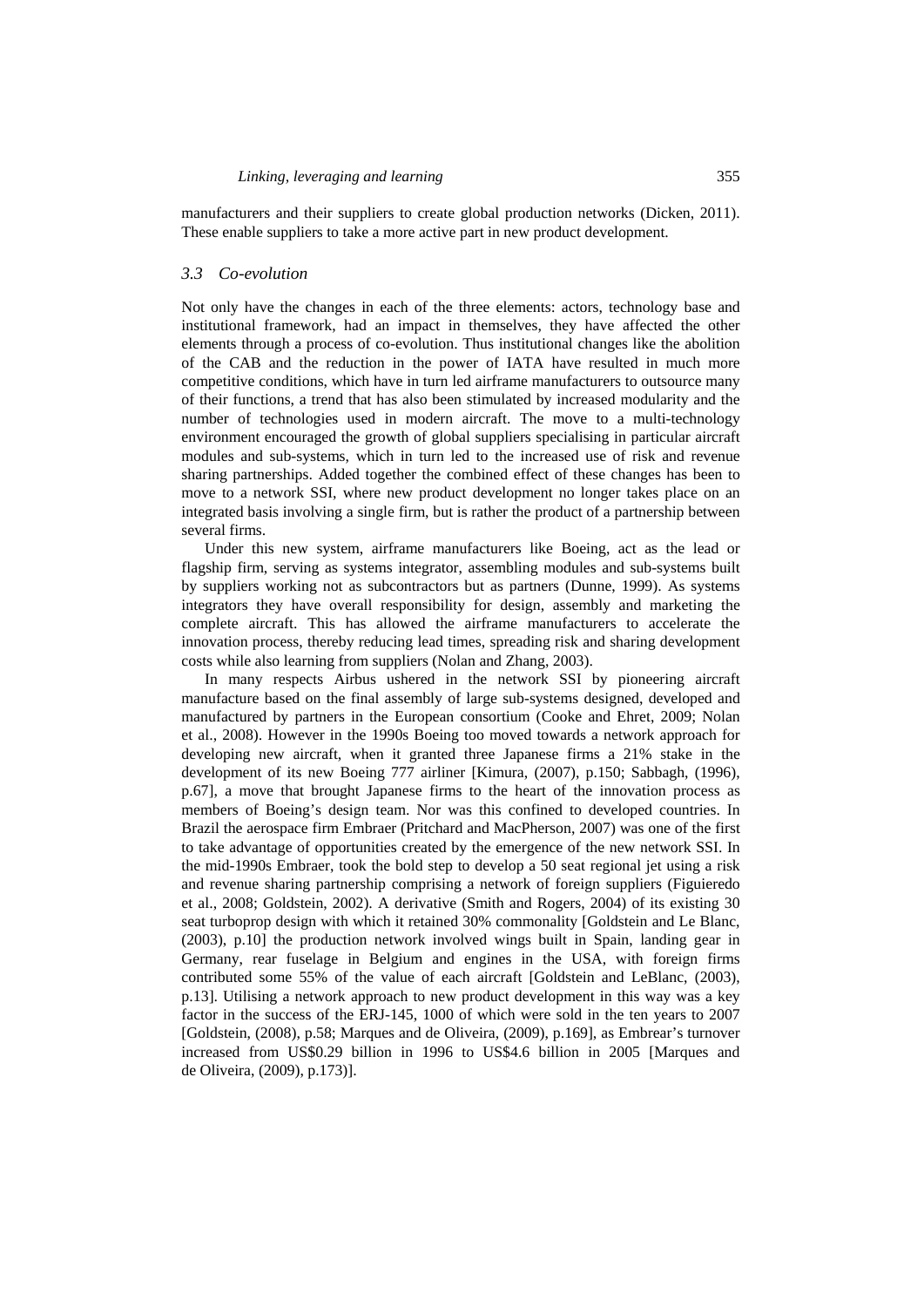Thus as the examples of Boeing and Embraer make clear, by the decade of the 2000s, in the commercial aerospace sector the innovation process, by which new products are developed, had been transformed as aerospace firms moved from an integrated SSI to a network SSI. This came about not merely because the technology evolved over time but through a complex process of co-evolution that embraced changes in the technology base, the actors and the institutional framework. While new airliner programmes are today launched by a single prime contractor like Boeing, who oversees the overall design, assembly and marketing of the aircraft, they rely on a network of specialist suppliers for the design, development and manufacture of major modules and sub-systems. Hence the innovation process in the commercial aerospace sector is now best described as a network SSI.

# **4 Case study: the ARJ21 regional jet programme**

## *4.1 Earlier attempts at catch-up*

The origins of China's aerospace industry lie in the Sino-Soviet pact signed during the Korean War in 1953, under the terms of which, Soviet military aircraft were built under licence in Shenyang and Harbin in North East China in factories constructed during the Japanese occupation of the 1930s (Heymann, 1975). The limitations of this became apparent with the break-up of the pact in August 1960 and the withdrawal of Soviet personnel. The Soviet 'arm's length' approach to technology transfer which was limited to the transmission of technical data (Heymann, 1975), meant Chinese engineers, 'had no background design and development experience on which to draw' [Hooker, (1984), p.213].

Unable to purchase Russian aircraft, the Chinese looked to the capitalist West and in 1963, despite a US embargo bought six British Viscount 843 airliners (Engel, 2007), followed in the early 1970s by 35 British Trident airliners and ten American Boeing 707 airliners. The Chinese also negotiated licensed production of Rolls-Royce Spey engines to be produced in Xian (Johnson, 1992). Having acquired modern Western airliners the Chinese then embarked on a plan to develop an indigenous airliner of their own, the Y-10, a reverse-engineered Boeing 707. Spearheaded by Wang Hongwen, one of the 'Gang of Four', it was designed and built by the Shanghai Aircraft Manufacturing Company (SAMC) and first flew in September 1980 (Cantle, 2008). However so poor was its performance that it was quietly abandoned five years later when only two aircraft had been built.

By the time the Maoist era drew to a close, the Chinese had built up an aerospace industry, but with the exception of the link to Britain's Rolls-Royce, it was still wedded to out-dated Soviet technology (Dougan, 2002; Todd and Simpson, 1985).

## *4.2 The co-production era of the 1980s and 1990s*

In the post-Mao era of economic reform, China's ambitions for developing commercial aerospace became clearer. One strand of development involved the production of small less sophisticated civil aircraft, such as the 50 seat Y-7 turboprop airliner developed from the Russian Antonov An-24 (Dougan, 2002; Lewis, 1997). This project, like similar ones, did not meet with commercial success (Goldstein, 2006). Alongside these attempts at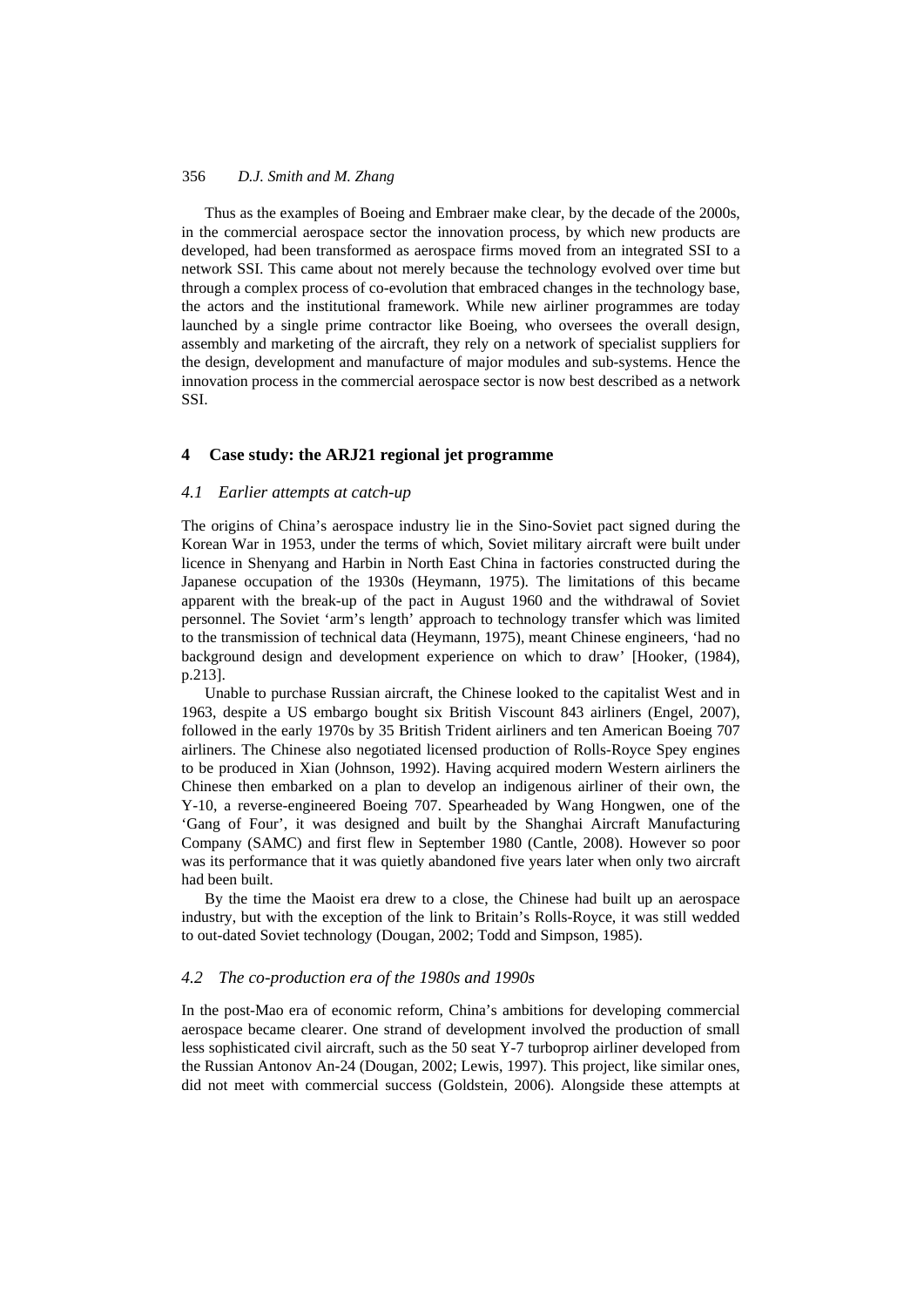small scale indigenous production, China mounted a serious effort to catch-up in the commercial aerospace market, by leveraging technological capabilities through cooperation with Western aircraft manufacturers (Nolan and Zhang, 2002, 2003). In particular China sought to co-produce a new generation of modern commercial airliners, as the first step in a 'three step plan' [Dougan, (2002), p.106], designed to enable the country to progressively catch up in terms of technological capabilities. The steps in this process were:

- 1 cooperate with a foreign partner to co-produce a medium-sized civil airliner within China
- 2 with a foreign partner jointly design and manufacture a 100 seat regional jet in China
- 3 by 2010 have amassed the relevant technologies to provide a capability to design and build a medium-sized 180 seat airliner independently.

As a first step, co-production not only offered an opportunity for including significant local content, it also offered scope for learning Western production methods.

The strategy was initiated with an agreement in April 1985, following six years of protracted negotiation, with McDonnell-Douglas of the US for the co-production of the MD-80 airliner. The agreement was for Shanghai Aviation Industrial Corporation (SAIC) to co-produce twenty-five (25) 170 seat MD-80 airliners intended for domestic use in China. 15–20% local content was planned (Steenhuis and De Bruijn, 2004) initially. The first aircraft flew in 1987 with the first delivery in the same year (Andersen, 2008). Over the next eight years a total of 35 MD-82 and MD-83 jet airliners were assembled by SAIC [Goldstein, (2006), p.261], though the local content never approached the 75% planned [Goldstein, (2008), p.60].

A more ambitious follow-on agreement, signed by Aviation Industries of China (AVIC) in 1992 and intended as the second step in the three stage plan, was for the joint development of a new and more advanced version of the MD-82, the MD-90 'Trunkliner' to be followed in time by a 100 seat regional jet version, the MD-95. A total of 150 Trunkliners were planned [Dougan, (2002), p.107]. Assembly was to be carried out by SAIC in Shanghai, with 75% of the fabrication undertaken in China, including construction of the wings and forward fuselage in Xian, the nose in Chengdu and the empennage and electrical work in Shenyang (Lewis, 1997). However the Asian economic crisis of the late 1990s (McGuire, 1999), combined with the resistance of China's Civil Aviation Administration and Boeing's takeover of McDonnell-Douglas in 1996, eventually brought cancellation of the Trunkliner programme, with only two aircraft completed (Goldstein, 2006).

Attempts to put in place alternative arrangements to implement the second step of China's catch-up plan, this time involving the joint design and manufacture of a regional jet in collaboration with a foreign partner, were however to prove both frustrating and protracted. In 1994 the Chinese signed a memorandum of understanding with South Korea to develop the Air Express AE-100 regional jet (Lewis, 1995b; Steenhuis et al., 2007). But difficulties in reaching agreement about each country's role in the project led to the eventual withdrawal of the Koreans from the project in 1996 before a Western partner had been found.

Undaunted, the Chinese pressed on and eventually found a Western partner in Aero International (Regional) (AI(R)), a European consortium comprising France's Aerospatiale, Italy's Alenia, and British Aerospace. The inclusion of Aerospatiale and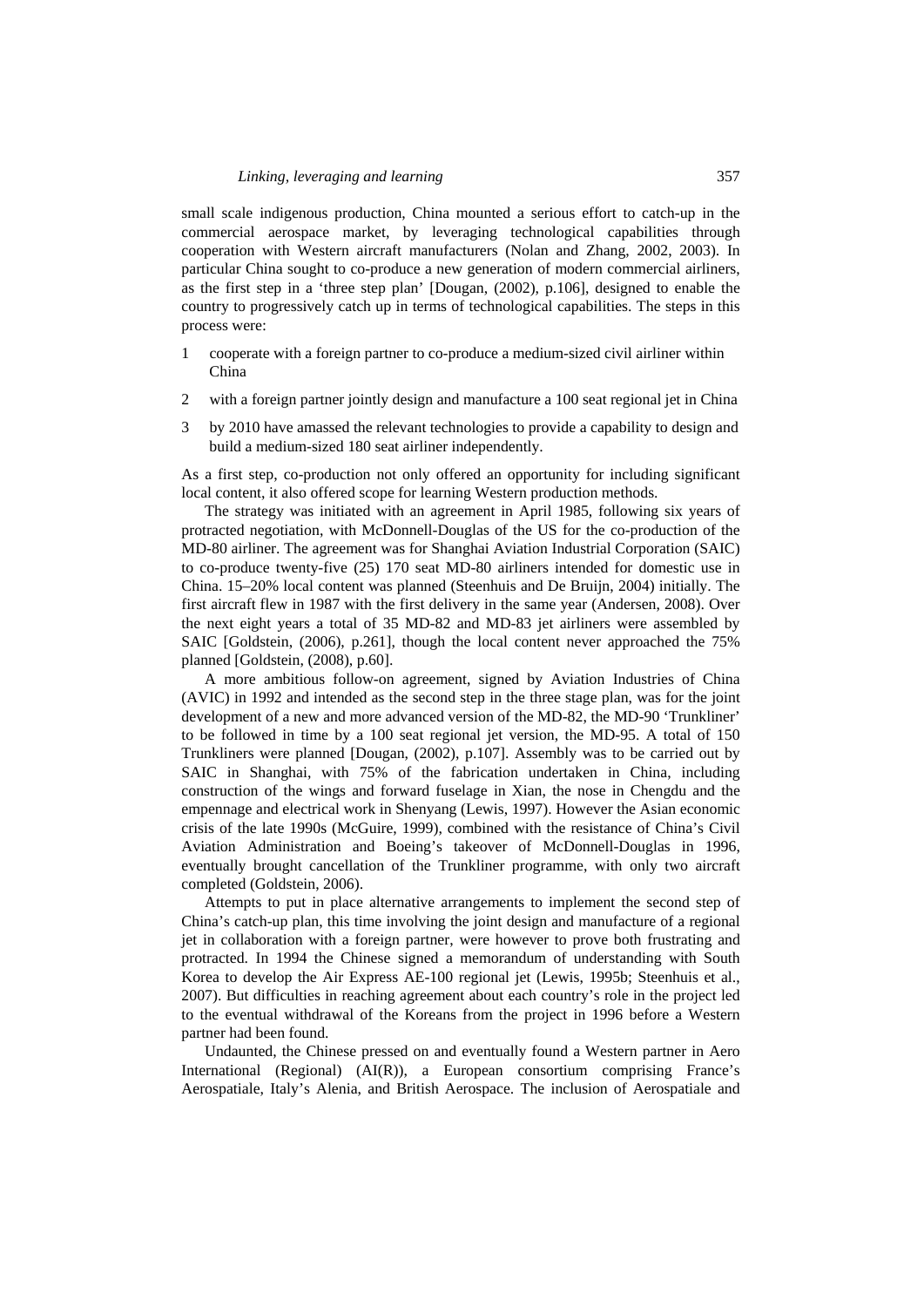British Aerospace was significant, since both were part of the Airbus consortium and early in 1997 Airbus itself duly joined the project along with Singapore Technologies. Thus was born a new incarnation of China's proposed regional jet, this time designated the AE-31X. Unfortunately China's insistence on responsibility for systems integration, a capability it as yet clearly lacked, combined with a re-appraisal of the regional jet market by Airbus, who in the end decided to go it alone developing the A318 a 100 seat version of its highly successful A320 airliner, eventually led to this project also foundering in 1998.

## *4.3 The ARJ 21 regional jet*

Thwarted in their numerous attempts to find a foreign partner with whom they could co-develop a regional jet on terms that would provide appropriate opportunities for technological upgrading and enhancement, the Chinese eventually abandoned the search for a Western partner. Instead in June 2002 the ARJ21 regional jet, known as the 'Xiang Feng – the Flying Phoenix' (Anderlini, 2008), was launched. This time a very different development model was used. Based on the new network SSI, a partnership with a Western airframe manufacturer was replaced with a network of specialist global suppliers who provided a wide range of aircraft systems.

The ARJ21 is a 90 seat regional jet, being developed as part of China's 11th Five Year Plan (Endres, 2007), by Comac a government controlled consortium. This comprises the leading state-owned aircraft manufacturing plants, including those in Shanghai, Xian, Chengdu and Shenyang, long associated with aircraft manufacturing in China. Although Shanghai Aviation Industry Corporation (SAIC) is undertaking final assembly at its plant in Shanghai, Table 1 shows that other members of the consortium are being used to develop and manufacture major parts of the airframe.

**Table 1** Comac ARJ21Airframe Development and Production Responsibilities

| Company                                   | Sub-system responsibility                                      |  |  |
|-------------------------------------------|----------------------------------------------------------------|--|--|
| Chengdu Aircraft Company (CAC)            | <b>Nose</b>                                                    |  |  |
| Shanghai Aircraft Industry Company (SAIC) | Horizontal stabiliser                                          |  |  |
| Shenyang Aircraft Corporation (SAC)       | Vertical stabiliser, engine pylons, electrical<br>sub-assembly |  |  |
| Xian Aircraft Company (XAC)               | Wing, centre fuselage                                          |  |  |

*Source:* Balut et al. (2008, p.3)

As well as being the second stage of the three step catch-up plan that the Chinese embarked upon back in the 1980s, the decision to develop a regional jet was underpinned by two factors. Firstly the Chinese government hoped that the use of regional jets would rapidly expand during the decade of the 2000s (Sobie, 2003) mirroring the rapid growth in the use of regional jets that occurred in the US in the 1990s (Smith, 2003). Secondly it hoped that a regional jet capable of operating in high and hot conditions from short runways, would help to open up domestic air links with the country's remote and underdeveloped western provinces (Cantle, 2008), thereby bringing these relatively backward regions into the 21st century (Sweeney, 2008), without the need to invest in expensive roads and railways (Perrett, 2008).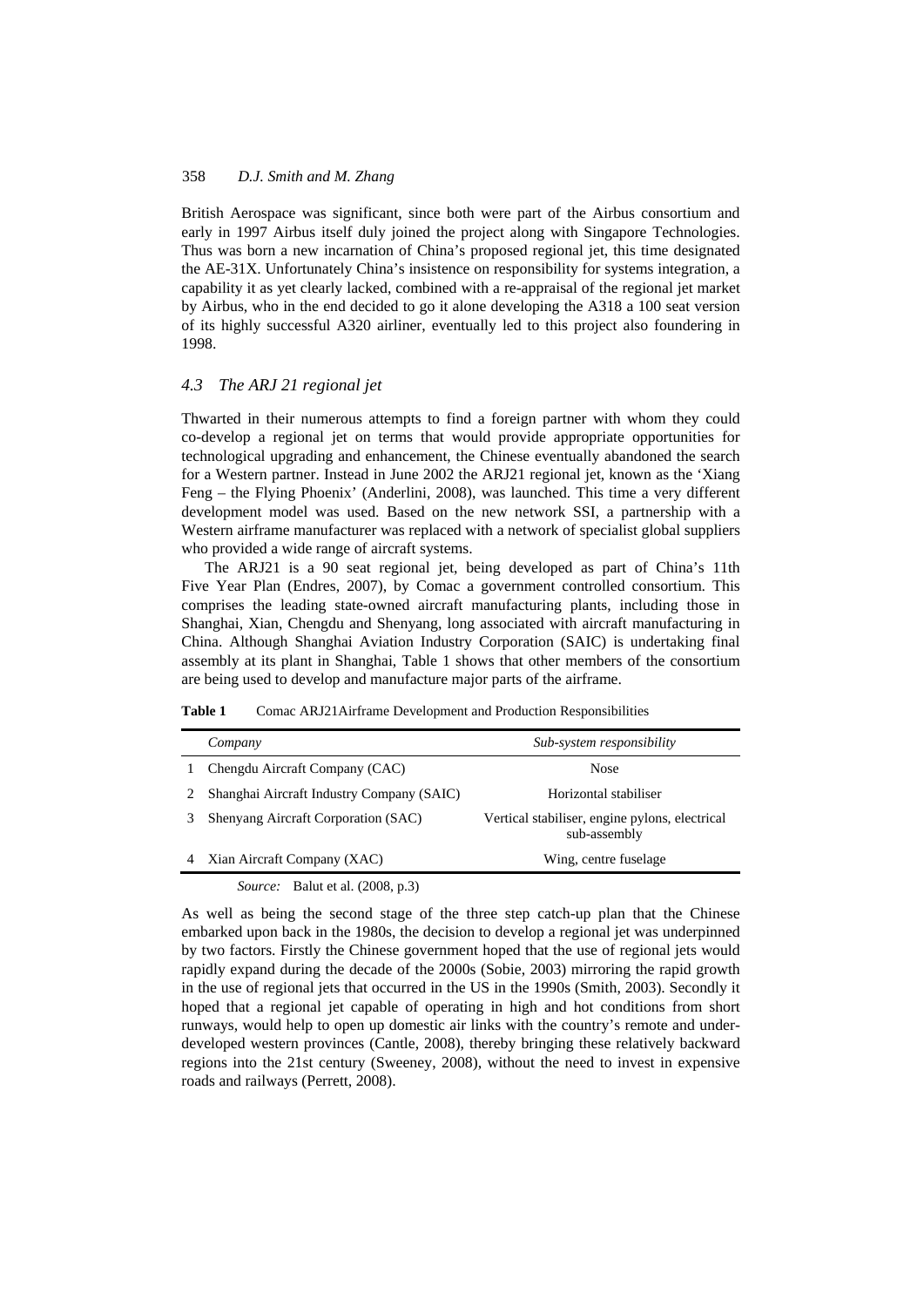Unveiled at the Beijing Air Show in 2001 (Eriksson, 2010) the ARJ21 was formally approved by the Chinese government in June 2002 with a CNY 5 billion (\$600m) investment (Sobie, 2003). From the start the ARJ21 was a derivative design (Smith and Rogers, 2004) based on the McDonnell-Douglas MD-80/90 (Butterworth-Hayes, 2010), to which it bears a striking resemblance (Vertesy and Szirmai, 2010). Utilising tooling and jigs provided by McDonnell-Douglas as part of the earlier collaborative programme (Francis, 2007), the ARJ21 has an identical fuselage cross-section, nose section and tail. The first phase of the ARJ21 programme was directed to the development of the baseline passenger version of the aircraft designed to carry 85-90 passengers and with a range of 2000 nautical miles (Doyle, 2002). Given that it was targeted at the domestic market (Goldstein, 2006), relatively modest sales goals were set for the ARJ21, with total sales forecast as 500 over a 20 year period.

Table 2 Comac ARJ21 ancillary systems

| Supplier                   | Country    | System                     |
|----------------------------|------------|----------------------------|
| General Electric           | USA.       | CF34-10A turbofans         |
| Rockwell Collins           | <b>USA</b> | ProLine 21 avionics        |
| Honeywell                  | USA.       | Flight control system      |
| Eaton Corporation          | USA.       | Cockpit systems            |
| Goodrich                   | <b>USA</b> | Brakes and tyres           |
| Parker Hannifin            | USA.       | Hydraulic systems          |
| <b>Hamilton Sundstrand</b> | USA.       | Auxiliary power unit       |
| Leibherr Aerospace         | Germany    | Landing gear               |
| Sagem                      | France     | Flight deck control system |
| Meggitt                    | UK         | Engine control system      |
| <b>Smiths</b>              | UK         | Thrust reversal actuator   |

A key feature of the project was the use of a network of Western suppliers employed to provide the major sub-systems of the aircraft (i.e., engines, landing gear and avionics) on an 'off-the-shelf' basis (Yeo, 2011b). Several US-based multinationals (see Table 2) such as General Electric, Rockwell Collins, Honeywell and Hamilton Sundstrand were involved as systems suppliers. In addition the Ukrainian design bureau, Antonov, designed and tested the new supercritical wing and the Canadian firm Bombardier provided technical assistance (Vertesy and Smirzai, 2010). In total the network of suppliers was estimated to be responsible for some 60–70% of the value of the aircraft [Francis, (2006), p.65]. Utilising a 'network' development model in this way enabled Comac to tap into the global technological and investment capacities available in the West. This significantly reduced the technological demands on Comac, allowing it to concentrate on developing its systems integration capability, the most critical element in terms of the expertise required to develop a modern airliner. Potentially it also reduced both the development cost and the lead time to market. Supplier selection went smoothly and was completed by 2003.

When the project was given the formal go-ahead in 2002 it was envisaged that the aircraft's maiden flight would be in 2006 with entry into service a year later in 2007 (Doyle, 2002). However, the project encountered significant delays at the design stage. Regulators required the fuselage exit doors to be moved further back in order to facilitate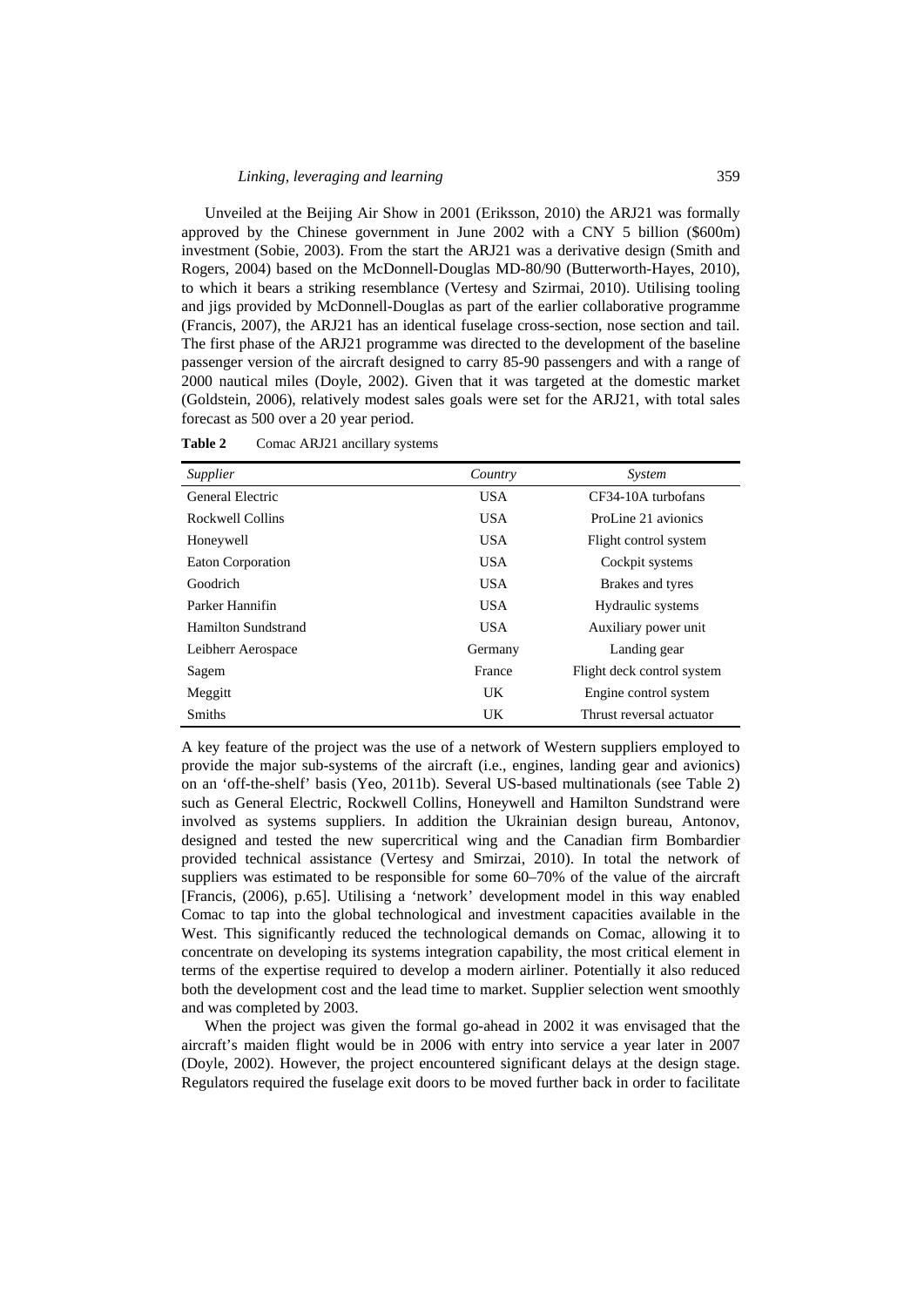easier and faster evacuation in the event of an emergency. Unfortunately re-positioning the doors created a further problem, as it meant that they were too close to the aircraft's fuselage mounted engines. This necessitated stretching the fuselage by a metre to create more space between the doors and the engines. This also provided space for an extra row of seats (Francis, 2006). As a result of this and a number of other required design changes, the entry into service date slipped by two years to 2009.

The first metal was cut in 2004 and parts manufacture started in February 2006. Roll out of the first completed airframe at Dachang Airport in Shanghai took place in December 2007. This was followed almost a year later by the aircraft's maiden flight, which had by now been postponed several times (Williams, 2009), in late November 2008 (Francis, 2008). As Table 3 shows sales had by then reached 200 aircraft, although the programme was already three years behind schedule (Rabinovitch, 2012).

The flight test programme involved extensive testing using four aircraft to prepare it for airworthiness certification not only with the Chinese authorities, but the FAA in the US as well. However the test programme did not go smoothly. Airworthiness certification was repeatedly delayed by serious setbacks. In November 2010 a wing cracked in testing (Rabinovitch, 2012). This led the Civil Aviation Administration of China (CAAC) to limit the aircraft's flight envelope for the test programme, pushing the entry into service date back to late 2011. Problems were encountered with the wiring and the integration of the avionics systems (Toh, 2012), which further delayed the programme.

However in April 2011 a major project milestone was reached when the aircraft finally completed static testing successfully (Yeo, 2011a). By mid-2012, significant progress had been made although the development programme had suffered further slippage. The ARJ21 successfully completed multiple take-off and landing tests required for airworthiness certification (Rabinovitch, 2012). At this point, He Dongfeng, Comac's president, announced that after ten years of development, the ARJ21 had at last entered the final phase required to complete airworthiness certification. However full regulatory approval was not now expected until 2013 with first deliveries of the aircraft to airlines expected early in 2014 (Toh, 2012), more than six years later than originally planned.

# **5 Discussion: the ARJ21 programme in perspective**

A recent appraisal of the ARJ21 programme described it as having 'stumbled at the starting blocks' [Rabinovitch, (2012), p.2], a reference to the fact that a number of short-comings and problems had become evident during the course of its lengthy development programme. The first of these was the successive delays and postponements, which had occurred in the ARJ21 programme, resulting in the programme being some six years behind schedule. As the case study indicates, this reflected a combination of factors including, an over-ambitious initial schedule, design problems, test failures and certification problems, which taken together resulted in successive postponements in the programme.

Secondly, a number of commentators had also highlighted weaknesses in the programme itself, in particular the fact that the ARJ21 was, 'lacking the technical strengths expected of a new product' [Perrett, (2008), p.24], or as Richard Aboulafia of the aerospace consultants Teal Group put it the aircraft was, 'stunningly obsolete' [Yeo, (2011b), p.34]. This was a reference to the fact that the ARJ21, was a derivative of the McDonnell-Douglas MD80/90 of the 1980s, made little or no use of lightweight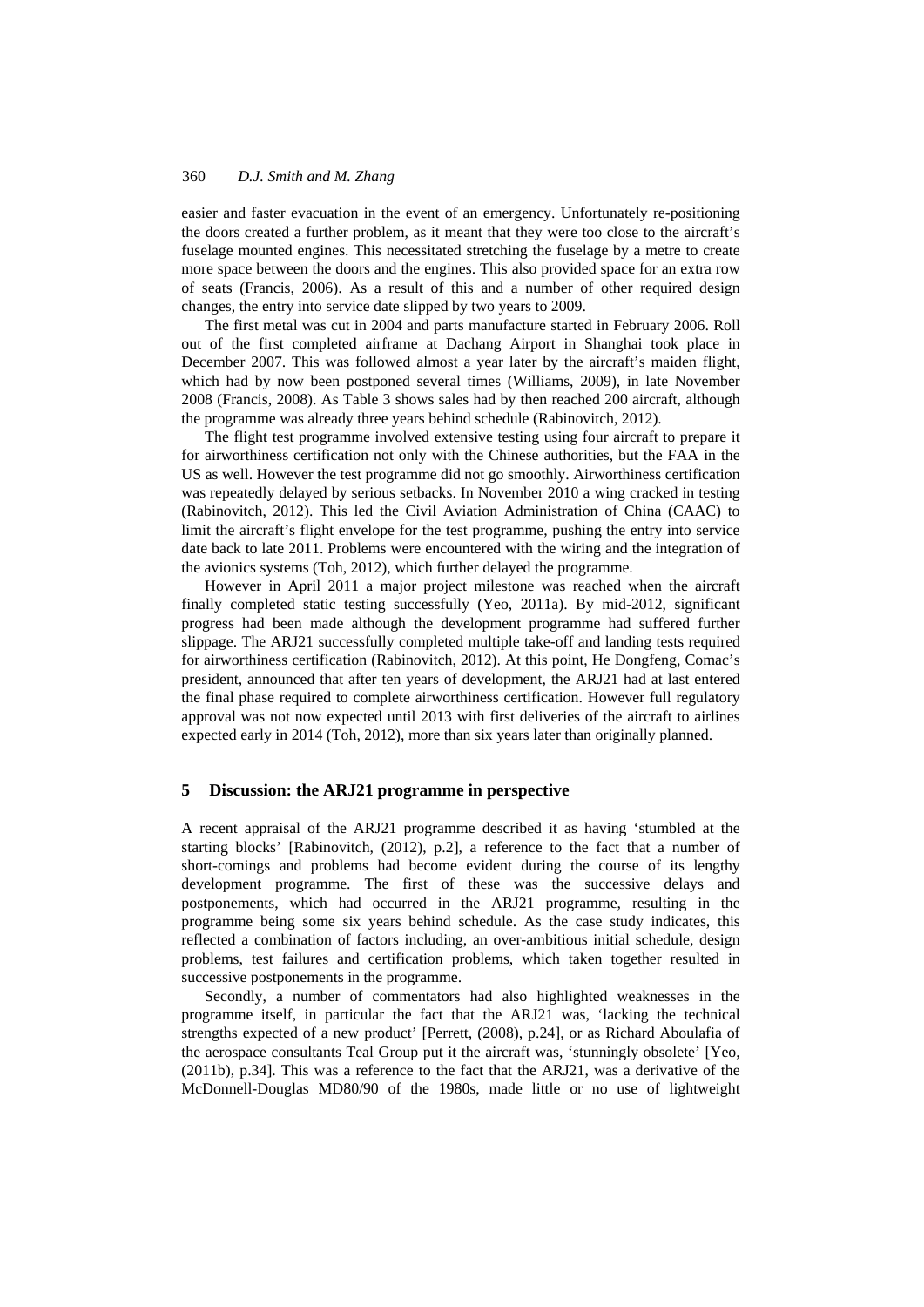composite materials, and was not equipped with the latest fuel efficient engines As a result it was relatively old-fashioned and overweight and offered comparatively poor performance in terms of fuel economy, compared to the new generation of regional jets being developed, and either in service or about to enter service at about the same time as the ARJ21. As Cliff et al. (2011, p.116) note in relation to the ARJ21, "thus even before it reaches production whether or not it can compete with existing Embrear and Bombardier regional jets is questionable ….. in a market in which fuel efficiency is a key characteristic, it is not clear why airlines would choose to forgo brands with proven safety and reliability records to purchase an unproven and less efficient aircraft".

**Table 3** Comac ARJ21 orders 2003–2008

| Airline                    | Date | Country | <i><u><b>Ouantity</b></u></i> |
|----------------------------|------|---------|-------------------------------|
| Shanghai Airlines          | 2003 | China   | 5                             |
| <b>Shandong Airlines</b>   | 2003 | China   | 10                            |
| Shenzhen Financial Leasing | 2003 | China   | 20                            |
| Shanghai Financial Leasing | 2003 | China   | 30                            |
| Xiamen Airlines            | 2004 | China   | 6                             |
| Kunpeng Airlines           | 2007 | China   | 100                           |
| Lao Airlines               | 2007 | Laos    | 2                             |
| <b>GECAS</b>               | 2008 | US      | 5                             |
| Joy Air                    | 2008 | China   | 50                            |
| Total                      |      |         | 228                           |

*Source:* Flight International (various)

A third short-coming was the relative modest sales that had been achieved. As Table 3 shows by 2008 total orders for the 90 seat regional jet stood at a little over 200. Even then they were almost exclusively domestic orders from China's smaller short haul operators, the only foreign order being from Lao Airlines. Not only had the ARJ21 failed to achieve any sales to Western airlines, none of China's 'big three' national carriers, Air China, China Eastern Airlines and China Southern Airlines had committed to the aircraft. As with China's previous attempts at developing small commuter aircraft, often based on Russian designs, the ARJ21 had little or no relevance outside China.

**Table 4** New 100 seat Regional Jets

| Manufacturer      | Aircraft     | Size    | Engines        | Country       | <b>Planned EIS</b> |
|-------------------|--------------|---------|----------------|---------------|--------------------|
| Comac             | ARJ21        | 75-96   | GE CF34        | China         | 2011               |
| Mitsubishi        | $MRJ-70$     | 70-96   | <b>PW1000G</b> | Japan         | 2014               |
| Embraer           | $E-170/190$  | 70-120  | GE CF34        | <b>Brazil</b> | 2004               |
| Sukhoi            | Superjet 100 | 78-98   | SaM146         | Russia        | 2010               |
| <b>Bombardier</b> | C series     | 110-149 | <b>PW1000G</b> | Canada        | 2015               |

Finally, the ARJ21 appeared, in part as a result of the lengthy period taken to develop the aircraft, to have been overtaken by new competitor aircraft in the regional jet sector even before it entered service. As Table 4 shows these new competitors include the Japanese Mitsubishi MRJ70, the Russian Sukhoi Superjet 100, and the Canadian Bombardier C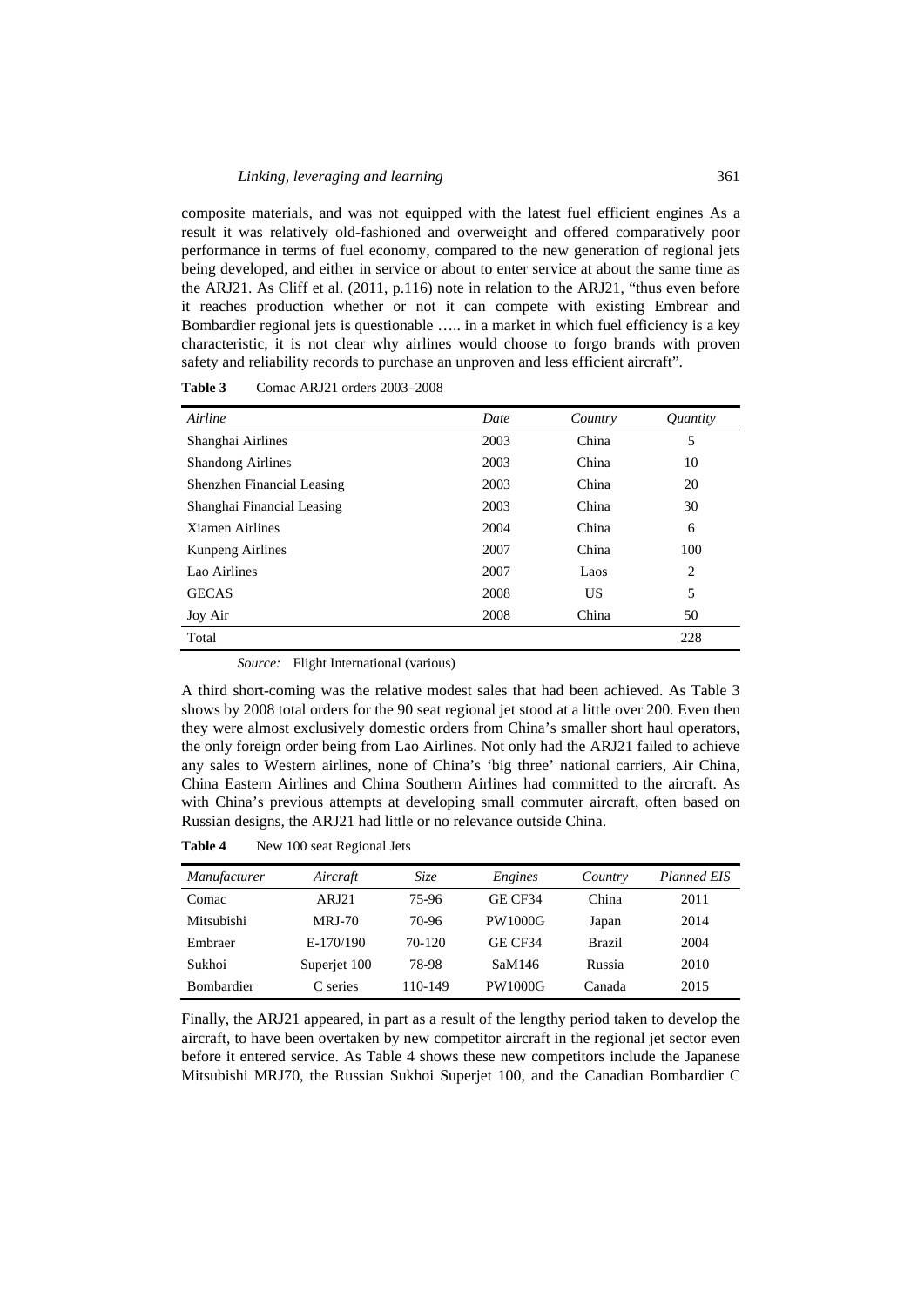series. These new aircraft are advanced designs that make extensive use of lightweight composite materials and are equipped with new more efficient engines such as the Pratt and Whitney PW1000G geared turbofan engine. With their advanced designs, these newcomers offer significantly better performance than the ARJ21 (Perrett, 2008), in the case of the Mitsubishi MRJ as much as a 20% lower fuel burn. This has enabled all three aircraft to rack up significant orders from genuine blue chip non-domestic customers, including, in the case of the Mitsubishi MRJ, an order from America's Trans States Holdings for 100 aircraft (Kingsley-Jones, 2009).

However despite these short-comings it would be a mistake to rush to write-off the ARJ21 programme. For a start it is the first commercial jet to be designed and built in Asia, something that several countries have attempted to do but in which as yet only the Chinese have succeeded.

In relation to the specific criticisms of the programme that have been outlined, it should be noted that although a six-year delay is a serious setback, delays in the development of new aircraft are not unusual. Both Boeing and Airbus have suffered lengthy and very costly delays with their most recent new aircraft projects, namely the Boeing 787 Dreamliner and the Airbus A380 Superjumbo. Similarly the claim that the ARJ21 is out-dated, old fashioned and lacking in new technology could also be levelled at Embraer and Bombardier. Their first regional jets, like the ARJ21, were 'derivative designs' [Smith and Rogers, (2004), p.522] based on existing aircraft but equipped with new engines and other up-graded systems to make them suitable for the regional jet market. As newcomers to the regional jet market these derivative designs actually proved very effective in enabling them to break into a market occupied by established airliner manufacturers.

Similarly the lack of overseas orders, while undoubtedly disappointing, reflects the fact that the ARJ21 was planned primarily as a regional jet for the domestic Chinese market. Indeed it was designed to meet the very specific requirements of this market, like being able to operate from airports in the more remote and mountainous western regions of China such as Tibet, where conditions are particularly demanding.

However the ARJ21 was above all intended primarily as an interim design. According to Perrett (2007) the Chinese authorities have always taken a long term perspective in terms of catch-up in the commercial aerospace industry. Perrett (2007) notes how this typically involves a deliberate, step-by-step learning process reminiscent of former Chinese leader Deng Xiaoping who advocated, 'cross the river by feeling the stones'. Thus each step is based on experience from the previous one which in turn yields more experience for the next step. Hence the three stage process to enter commercial aerospace first embarked upon back in the 1980s, in which the ARJ21 project is but one stepping stone that will ultimately lead to China becoming a serious player in the global commercial aerospace industry.

With this in mind it is important to note that the next stepping stone is already in place in the form of the Comac C919 180 seat, narrow body airliner launched in 2008. Due to make its first flight in 2014 (Yeo, 2010), this aircraft is the final stage of the three stage process initiated by the Chinese authorities in the 1980s. The Comac C919 will not only merely compete head-on with the Boeing and Airbus airliners, it is a modern design equipped with state-of-the-art CFM International Leap 1-C turbofan engines currently under development by the General Electric-Snecma joint venture, and even though still at an early stage of development, it has already attracted the attention of the world's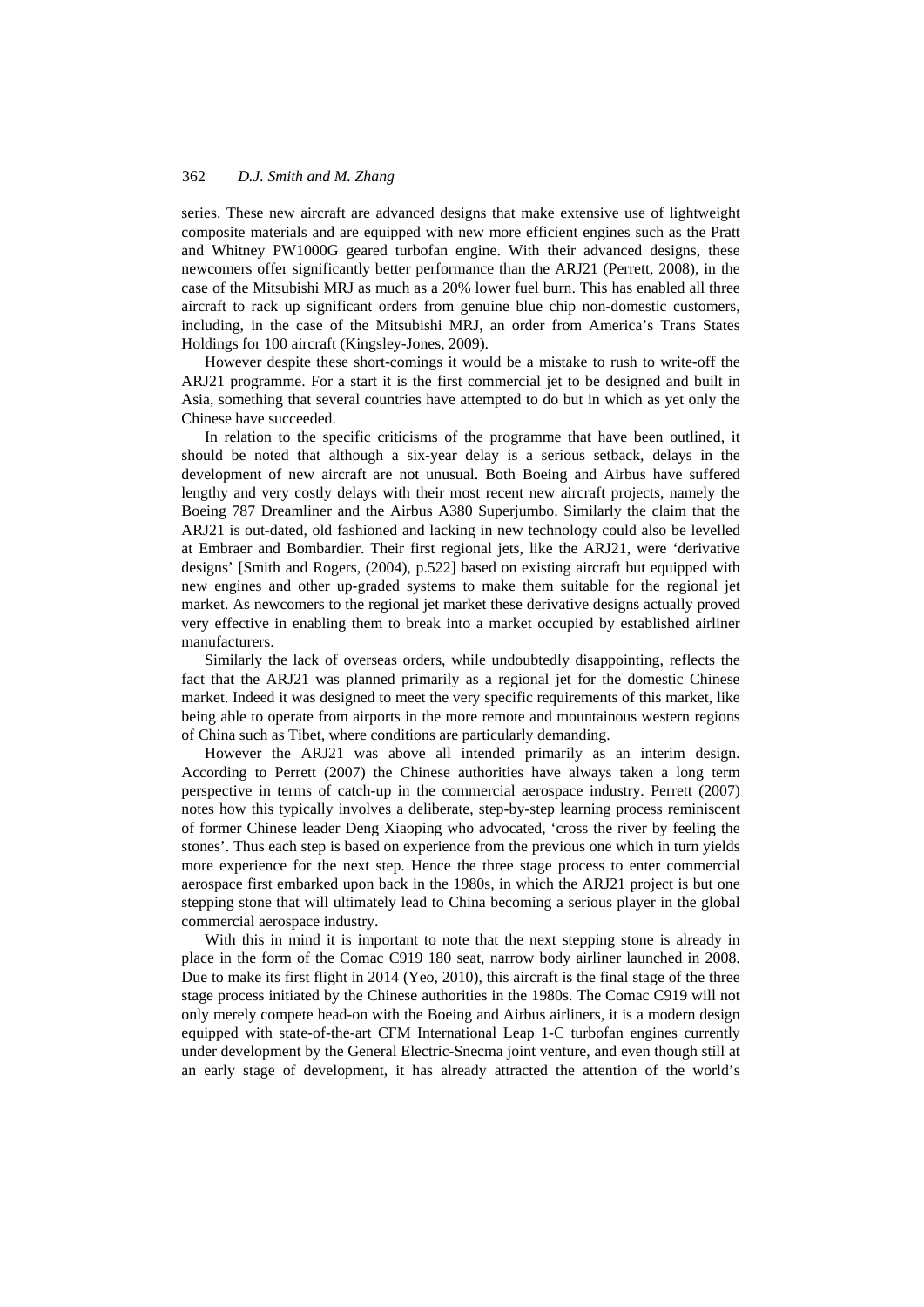airlines, with the Irish low cost carrier, Ryanair and British Airways having signed an agreement with Comac (Milmo, 2011).

Hence the short-comings of the ARJ21 programme have to be set in the context of its primary role as a learning vehicle designed, as part of the three step plan initiated in the 1980s, to facilitate the development of a modern narrow body airliner in the form of the Comac C919 that will compete directly with Boeing and Airbus. To this end Bédier et al. (2008) note that whether or not the C919 proves an effective competitor for Boeing and Airbus, is likely to depend on the extent to which the ARJ21 programme has enabled the Chinese, not merely to design and develop a modern commercial airliner to full Western standards, but also to accumulate the necessary programme management skills to coordinate many subcontractors and system suppliers, and put in place appropriate aftermarket support capabilities and facilities.

Against this background, the delays and postponements, the lack of international sales and the reliance on current technology, while disappointing and attracting the ire of some Western commentators, may not in the long term be that significant, since the main purpose of the ARJ21 is to enable the Chinese to learn and accumulate the necessary capabilities to compete with Boeing and Airbus.

## **6 Conclusions**

This study set out to answer two questions:

- 1 What have been the main changes in the SSI for commercial aerospace?
- 2 What are the implications of these changes for latecomer nations?

The evidence presented here shows that the SSI has not merely changed in the last 20 years, it has been transformed through a process of co-evolution. While the airframe manufacturers like Boeing and Airbus still dominate the sector in terms of overall sales of commercial airliners, co-evolution of the three elements of the SSI, actors, knowledge base and institutions, has resulted in a very different process of new product development emerging.

This is very clearly in evidence with the ARJ21 programme. Unlike previous commercial aerospace projects in China, the ARJ21 relies on a network of strategic suppliers who have worked with Comac to provide the major sub-systems for the aircraft. These suppliers are from the West, chiefly the USA, and they are all major multinational corporations in their own right. As the case study shows many of these sub-systems (e.g., engines, landing gear and avionics) are provided on an 'off-the-shelf' basis rather than being developed specifically for this application. The significance of this network of suppliers is evident in the foreign content of the ARJ21, which has been estimated to be some 60–70% of its total value. Utilising this network approach to new product development has enabled Comac to become the first Asian aerospace manufacturer to develop a commercial airliner, something that many others have tried to do in the past but failed. Hence one may conclude that in the aerospace industry the old model of new product development where vertically integrated firms are the key actors within the SSI carrying out all the principal development functions, has evolved into a network SSI, where new commercial airliners are developed in close collaboration with strategic suppliers who account for the development and manufacture of up to two thirds of a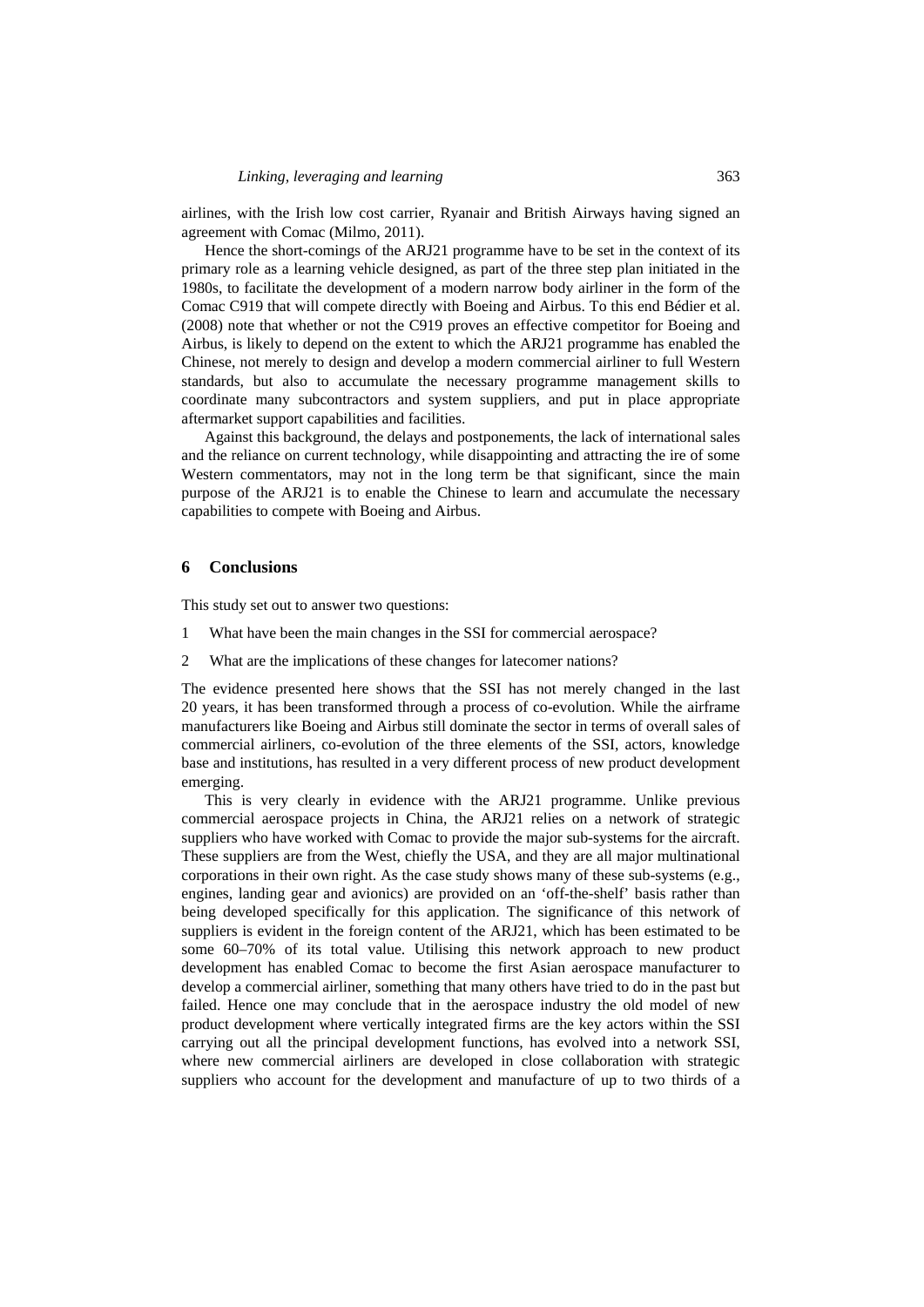modern airliner, and the Chinese have endeavoured to take advantage of this evolutionary change with the ARJ21 programme.

What are the implications for latecomer nations keen to catch-up and become significant players within the global aerospace industry? On the face of it the case of the ARJ21 suggests that the move to a network SSI makes it significantly easier for latecomer nations to catch-up. No longer is it necessary for one country to undertake the development of the entire aircraft, instead it is possible to work with strategic suppliers who have the experience and expertise to provide many of the necessary systems and sub-systems, thereby reducing uncertainty and the scale of the development task. Not only that, the case of the ARJ21 also shows the value of a staged approach to catch-up, where there is scope for extensive learning at each step or stage in the catch-up process. Under these circumstances catch-up is easier because new entrants can focus on key tasks like systems integration and the provision of appropriate product support.

However, it would be a mistake to jump to this conclusion on the evidence of the ARJ21 programme. The emergence of a new SSI may indeed make the task of catch-up, while still a long and difficult process, a significantly less daunting one for latecomer nations. But, China is in many respects a special case. What is special is what McGuire (2011, p.2) describes as, 'the immense promise of its internal air-travel market'. China is the second largest national air travel market in the world behind the USA (Cliff et al., 2011). In 2007 China's airlines booked more than 230 billion revenue passenger kilometres (RPK). Although this was only 20% of the traffic carried by US airlines it was still more traffic than that carried by other leading developed nations like Japan and Germany (Cliff et al., 2011). Not only that, China by virtue of its land area, population and growth prospects, represents huge latent demand (Hanlon, 2007). According to Boeing (2012) over the next 20 years GDP is likely to grow annually at 6.5%, with air traffic growing at 7% as a new middle class emerges. As Table 5 shows to accommodate this the country's airline fleet will need to treble in size between 2012 and 2031, with some 5,260 new aircraft valued at \$670billion required. In time China may well become the world's largest aircraft market.

| Aircraft     | 2011 fleet | 2031 fleet | New aircraft | $\%$   |
|--------------|------------|------------|--------------|--------|
| Large        | 80         | 140        | 110          | 2.0%   |
| Twin aisle   | 280        | 1,310      | 1,190        | 23.0%  |
| Single aisle | 1.490      | 4,220      | 3,650        | 69.0%  |
| Regional     | 60         | 310        | 310          | 6.0%   |
| Total        | 1,910      | 5,980      | 5,260        | 100.0% |

**Table 5** Chinese Commercial Airliner Market 2012–2031

*Source:* Boeing (2012)

A domestic market on this scale is something that no other latecomer nation can approach. Hence while the ARJ21 programme may demonstrate the potential of the new network SSI that is now found in the aerospace industry to enable latecomer nations to catch-up, it seems likely that the phenomenon of catch-up will be limited in its applications. It may well enable latecomer nations like Brazil and Japan to establish a presence as players in the commercial aerospace industry, but this is likely to be as niche players, supplying smaller aircraft like regional jets or as suppliers of specialist systems, only China by virtue of its huge domestic market seems likely to offer a serious challenge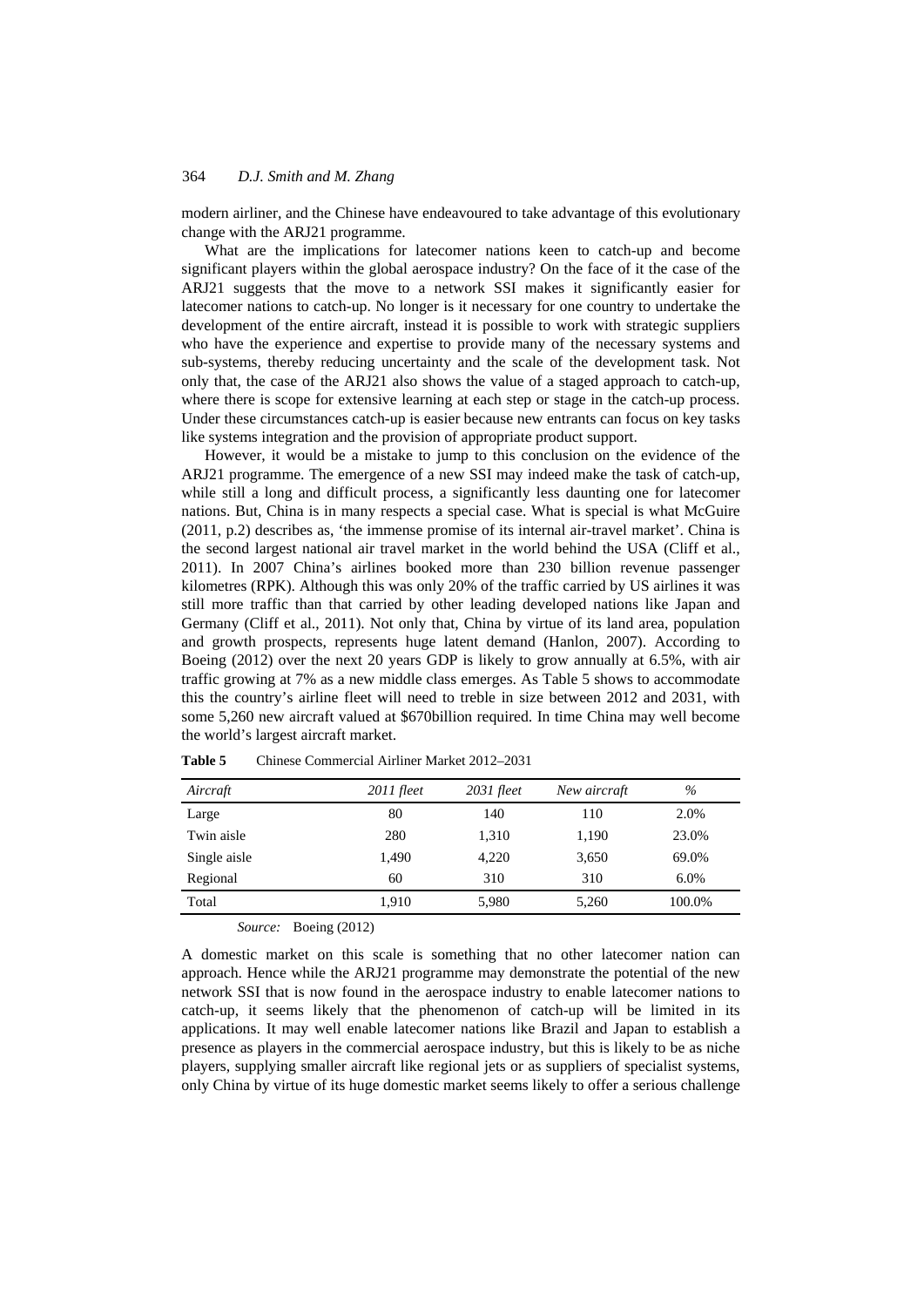to the current duopoly of Boeing and Airbus. And on the evidence of the time taken to develop the ARJ21 that point is still a decade off. However, when it does arrive, the role of the ARJ21 as a 'stepping stone' that enabled the Chinese to link up with Western suppliers, leverage technical knowledge, and learn the commercial aerospace business may then finally become apparent.

#### **References**

- Anderlini, J. (2008) 'A nation's hopes rest on a Flying Phoenix', *Financial Times*, 14th July, p.4, Aerospace Special Report, London.
- Andersen, P.A. (2008) *China's Growing Market for Large Aircraft*, Office of Industries Working Paper ID-18,US International Trade Commission, Washington, DC.
- Balut, S.J., McNicol, D.L., Nelson, J.R., Harman, B.R. and Holder, S.G. (2008) *Visit to China's ARJ21 Aircraft Manufacturing Facility*, Institute for Defense Analyses, Alexandria, VA.
- Bédier, C., Vancauwenberghe, M. and Van Sintern, W. (2008) 'The growing role of emerging markets in aerospace', *The McKinsey Quarterly*, April, pp.1–13.
- Benzler, G. and Wink, R (2010) 'From agglomerations to technology and knowledge driven clusters: aeronautics cluster policies in Europe', *International Journal of Technology Management*, Vol. 50, Nos. 3/4, pp.318–336.
- Bitzinger, R.A. (2010) *China: Leading the Re-Birth of Asia's Commercial Aircraft Industry*, RSIS Commentaries, Nanyang Technological University, Singapore.
- Boeing (2012) *Current Market Outlook 2012–2031* [online] http://www.Boeing.com/commercial/ cmo/pdf/Boeing\_Current\_Market\_Outlook\_2012.pdf (accessed 3 June 2013).
- Breschi, S. and Malerba, F. (1997) 'Sectoral innovation systems: technological regimes, Schumpeterian dynamics and spatial boundaries', in Edquist, C. (Ed.): *Systems of Innovation: Technologies, Institutions and Organisations*, pp.130–156, Pinter.
- Butterworth-Hayes, P. (2010) 'China's march to aerospace autonomy', *Aerospace America*, February, pp.24–31.
- Cantle, K. (2008) 'The path to the dream', *Air Transport World*, May, Vol. 45, No. 5, pp.64–66.
- Cliff, R., Ohlandt, C.J.R. and Yang, D. (2011) *Ready for Takeoff: China's Advancing Aerospace Industry*, RAND Corporation, Santa Monica, CA.
- Cooke, P. and Ehret, O. (2009) 'Proximity and procurement: a study of agglomeration in the Welsh Aerospace Industry', *European Planning Studies*, Vol. 17, No. 4, pp.549–567.
- Dicken, P. (2011) *Global Shift: Mapping the Changing Contours of the World Economy*, 6th ed., Sage Publications, London.
- Dougan, M. (2002) *A Political Economy Analysis of China's Aviation Industry*, Routledge, London.
- Doyle, A. (2002) 'Lure of the east', *Flight International*, 29th October–4th November, Vol. 162, No. 4855, pp.42–47.
- Dunne, P. (1999) 'The globalisation of arms production and trade: implications for the UK economy', *CAAT 25th Anniversary Public Lecture*, 9th November, London.
- Edquist, C. (2001) 'The systems of innovation approach and innovation policy: an account of the state of the art', *DRUID Conference*, 12th–15th June, Aalborg, Denmark.
- Edquist, C. and Johnson, B. (1997) 'Institutions and organisations in systems of innovation', in Edquist, C. (Ed.): *Systems of Innovation: Technologies, Institutions and Organizations*, Routledge, London.
- Ehret, O. and Cooke, P. (2010) 'Conceptualizing aerospace outsourcing: airbus UK and the lean supply approach', *International Journal of Technology Management*, Vol. 50, Nos. 3/4, pp.300–317.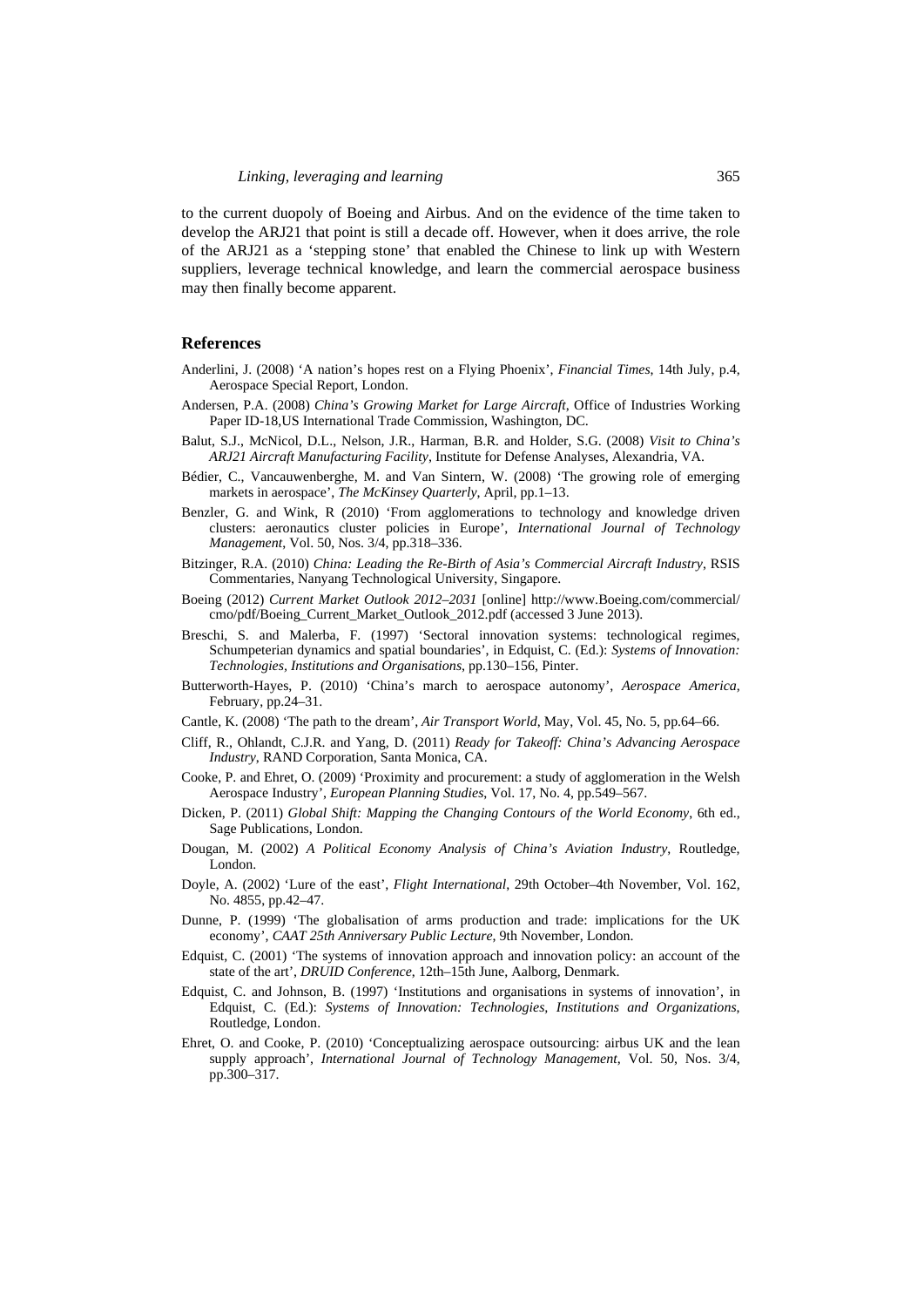- Endres, G. (2007) 'A fine balance', *Flight International*, 30th October–5th November, Vol. 172, No. 5111, pp.24–37.
- Engel, J.A. (2007) *Cold War at 30,000 Feet: The Anglo-American Fight for Aviation Supremacy*, Harvard University Press, Cambridge, MA.
- Eriksson, S. (2010) 'China's aircraft industry: collaboration and technology transfer the case of airbus', *International Journal of Technology Transfer and Commercialisation*, Vol. 9, No. 4, pp.306–325.
- Figuieredo, P., Gutenberg, S. and Sbragia, R. (2008) 'Risk-sharing partnerships with suppliers: the case of embraer', *Journal of Technology Management and Innovation*, Vol. 3, No. 1, pp.27–37.
- Francis, L. (2006) 'Chinese turn', *Flight International*, 14th–20th February, Vol. 169, No. 5023, pp.64–66.
- Francis, L. (2007) 'Trunkliner techniques return for ARJ21', *Flight International*, 24th–30th August, Vol. 172, No. 5101, p.37.
- Francis, L. (2008) 'ARJ21 regional jet rolls out in Shanghai', *Flight International*, 8th–14th January, Vol. 173, No. 5120, p.8.
- Geels, F.W. (2004) 'From sectoral systems of innovation to socio-technical systems: insights about dynamics and change from sociology and institutional theory', *Research Policy*, Vol. 33, Nos. 6–7, pp.897–920.
- Goldstein, A. (2002) 'Embraer: from national champion to global player', *CEPAL Review*, August, Vol. 77, pp.97–115.
- Goldstein, A. (2006) 'The political economy of industrial policy in China: the case of aircraft manufacturing', *Journal of Chinese Economic and Business Studies*, Vol. 4, No. 3, pp.259–273.
- Goldstein, A. (2008) 'A Latin American global player goes to Asia: Embraer in China', *International Journal of Technology and Globalisation*, Vol. 4, No. 1, pp.56–69.
- Goldstein, A. and Le Blanc, G. (2003) 'High-tech clusters in the north and in the south: a comparison between Montreal and San José dos Campos', *EADI Workshop: Clusters and the Global Value Chain in the North and in the Third World*, 30th–31st October, Università degli Studi del Piemonte Orientale, Novarà, Italy.
- Hanlon, P. (2007) *Global Airlines: Competition in a Transnational Industry*, 3rd ed., Butterworth-Heinemann, Oxford.
- Hekkert, M.P., Suurs, R.A.A., Negro, S.O., Kuhlman, S. and Smits, R.E.H.M. (2007) 'Functions of innovation systems: a new approach for technical change', *Technological Forecasting and Social Change*, Vol. 74, No. 4, pp.413–432.
- Heppenheimer, T.A. (1995) *Turbulent Skies: The History of Commercial Aviation*, John Wiley and Sons, New York.
- Heymann, H. (1975) *China's Approach to Technology Acquisition Part 1: The Aircraft Industry*, R-1573-ARPA, Rand Corporation, Santa Monica, CA.
- Hooker, S. (1984) *Not Much of An Engineer*, Airlife Publishing, Shrewsbury.
- Johnson, B.D. (1992) *China's Aerospace Industry: Technology, Funding and Modernization*, MA Thesis, University of Hawaii, Manoa, HI.
- Kimura, S. (2007) *The Challenges of Late Industrialization: The Global Economy and the Japanese Commercial Aircraft Industry*, Palgrave Macmillan, Basingstoke.
- Kingsley-Jones, M. (2009) 'US deal boosts MRJ status', *Flight International*, 13th–19th October, Vol. 176, No. 5210, p.12.
- Langeweische, W. (2009) *Fly by Wire: The Geese, The Glide, The 'Miracle' on the Hudson*, Penguin Books, London.
- Lawrence, P.K. and Thornton, D. (2005) *Deep Stall: The Turbulent Story of Boeing Commercial Airplanes*, Ashgate, Farnham.
- Lewin, A.Y. and Volderba, H.W. (1999) 'A framework for research on strategy and new organisational forms', *Organization Science*, Vol. 10, No. 5, pp.519–534.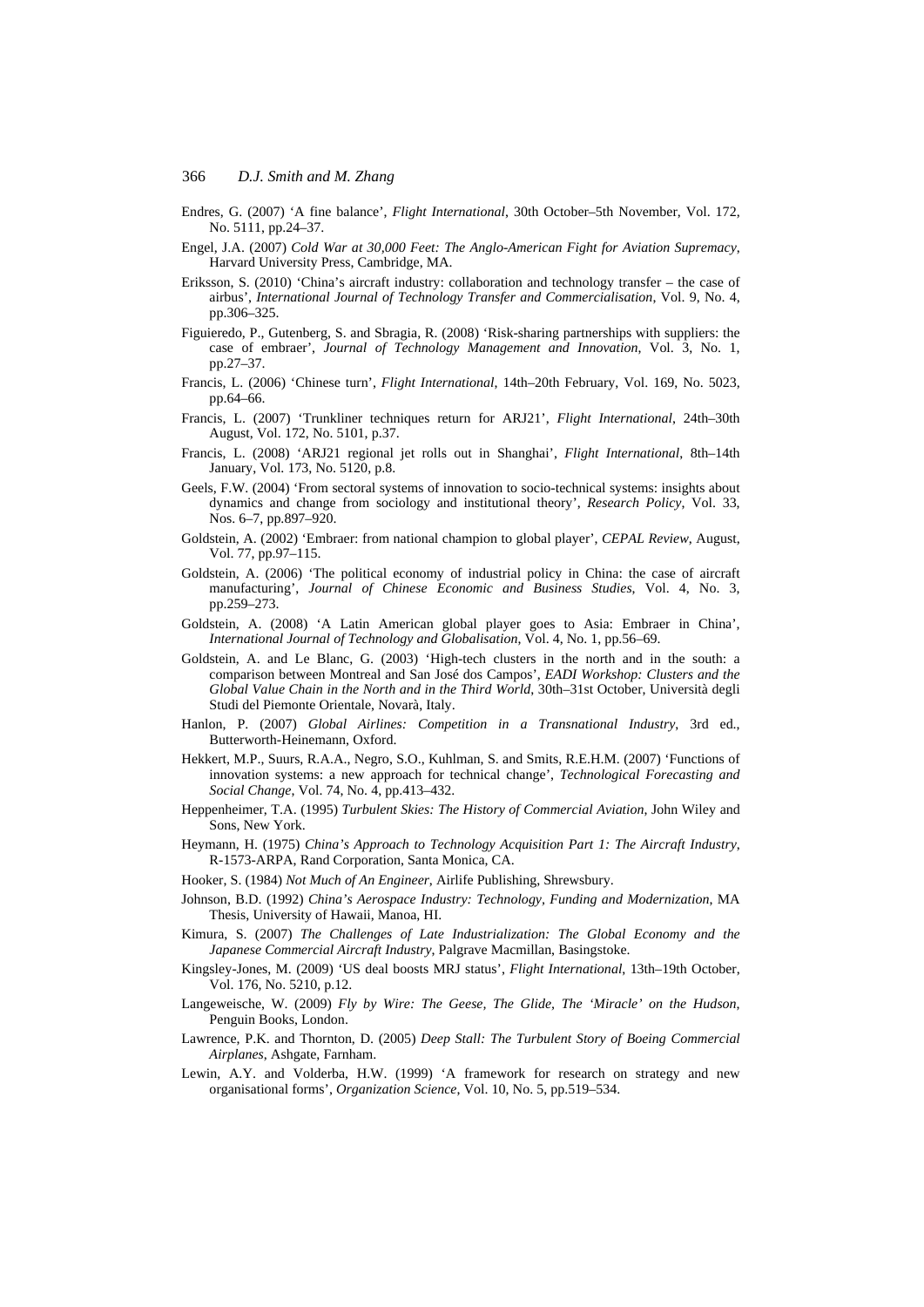- Lewis, P. (1995a) 'Competition for 100 seat regional jet slot increases', *Flight International*, 13th–19th December, Vol. 148, No. 4502, p10.
- Lewis, P. (1995b) 'Indecision rules in Asia', *Flight International*, 25th–31st November, Vol. 148, No. 4499, p.22.
- Lewis, P. (1996) 'China and South Korea wrangle over AE100', *Flight International*, 17th–23rd January, Vol. 149, No. 4506, p.5.
- Lewis, P. (1997) 'Time out in Asia', *Flight International*, 5th–11th November, Vol. 152, No. 4599, pp.38–40.
- Lorrell, M., Lowell, J., Kennedy, M. and Levaux, H. (2000) *Cheaper Faster Better? Commercial Approaches to Weapons Acquisition*, Rand Corporation, Santa Monica, CA.
- MacPherson, A. and Pritchard, D. (2007) 'Boeing's diffusion of commercial aircraft technology to Japan: surrendering the US industry for foreign financial support', *Journal of Labor Research*, Vol. 28, No. 3, pp.552–566.
- Malerba, F. (2004) 'Sectoral systems of innovation: basic concepts', in Malerba, F. (Ed.): *Sectoral Systems of Innovation: Concepts, Issues and Analyses of Six Major Sectors in Europe*, Cambridge University Press, Cambridge.
- Malerba, F. (2005) 'Sectoral systems: how and why innovation differs across sectors', in Fageberg, J., Mowery, D.C. and Nelson, R.R. (Eds.): *The Oxford Handbook of Innovation*, Oxford University Press, Oxford.
- Malerba, F. (2006) 'Catch-up in different sector systems: some introductory remarks, innovation systems for competitiveness and shared prosperity in developing countries', *Globelics Conference 2006*, 4–7 October, Trivandrum, Kerala, India.
- Malerba, F. and Mani, S. (2009) *Sectoral Systems of Innovation and Production in Developing Countries: Actors, Structure and Evolution*, Edward Elgar, Cheltenham.
- Marques, R.A. and de Olveira, L.G. (2009) Sectoral system of innovation in Brazil: reflections about the accumulation of technological capabilities in the aeronautical sector (1990–2002)', in Malerba, F. and Mani, S. (Eds.): *Sectoral Systems of Innovation and Production in Developing Countries: Actors, Structure and Evolution*, Edward Elgar, Cheltenham.
- McGuire, S. (1999) 'Sectoral innovation patterns and the rise of new competitors: the case of civil aerospace in Asia', *Industry and Innovation*, Vol. 6, No. 2, pp.153–170.
- McGuire, S. (2011) *The Changing Landscape of the Aircraft Industry*, July, Chatham House Briefing Paper, IE WIT 2011/12, Chatham House, London.
- McGuire, S., Fai, F. and Ozaki, T. (2010) 'Path dependence as a political construct, the disruptive influence of technology and Japanese aerospace', *International Journal of Technology Management*, Vol. 50, Nos. 3/4, pp.367–379.
- Milmo, D. (2011) 'Ryaniar gets on board with Chinese rival to Boeing', *The Guardian*, 26th June, p.22.
- Newhouse, J. (2007) *Boeing versus Airbus: The Inside Story of the Greatest International Competition in Business*, Alfred A. Knopf, New York.
- Nolan, P. and Zhang, J. (2002) 'The challenge of globalization for large Chinese firms', *World Development*, Vol. 30, No. 12, pp.2089–2107.
- Nolan, P. and Zhang, J. (2003) 'Globalization challenge for large firms from developing countries: China's oil and aerospace industries', *European Management Journal*, Vol. 21, No. 3, pp.285–299.
- Nolan, P., Zhang, J. and Liu, C. (2008) 'The global business revolution, the cascade effect, and the challenge for firms from developing countries', *Cambridge Journal of Economics*, Vol. 32, No. 1, pp.29–47.
- North, D.C. (1990) *Institutions, Institutional Change and Economic Performance*, Cambridge University Press, Cambridge.
- Perrett, B. (2007) 'China learning how to develop, support airliners with ARJ21', *Aviation Week & Space Technology*, 16th September, Vol. 167, No. 11, pp.76–78.